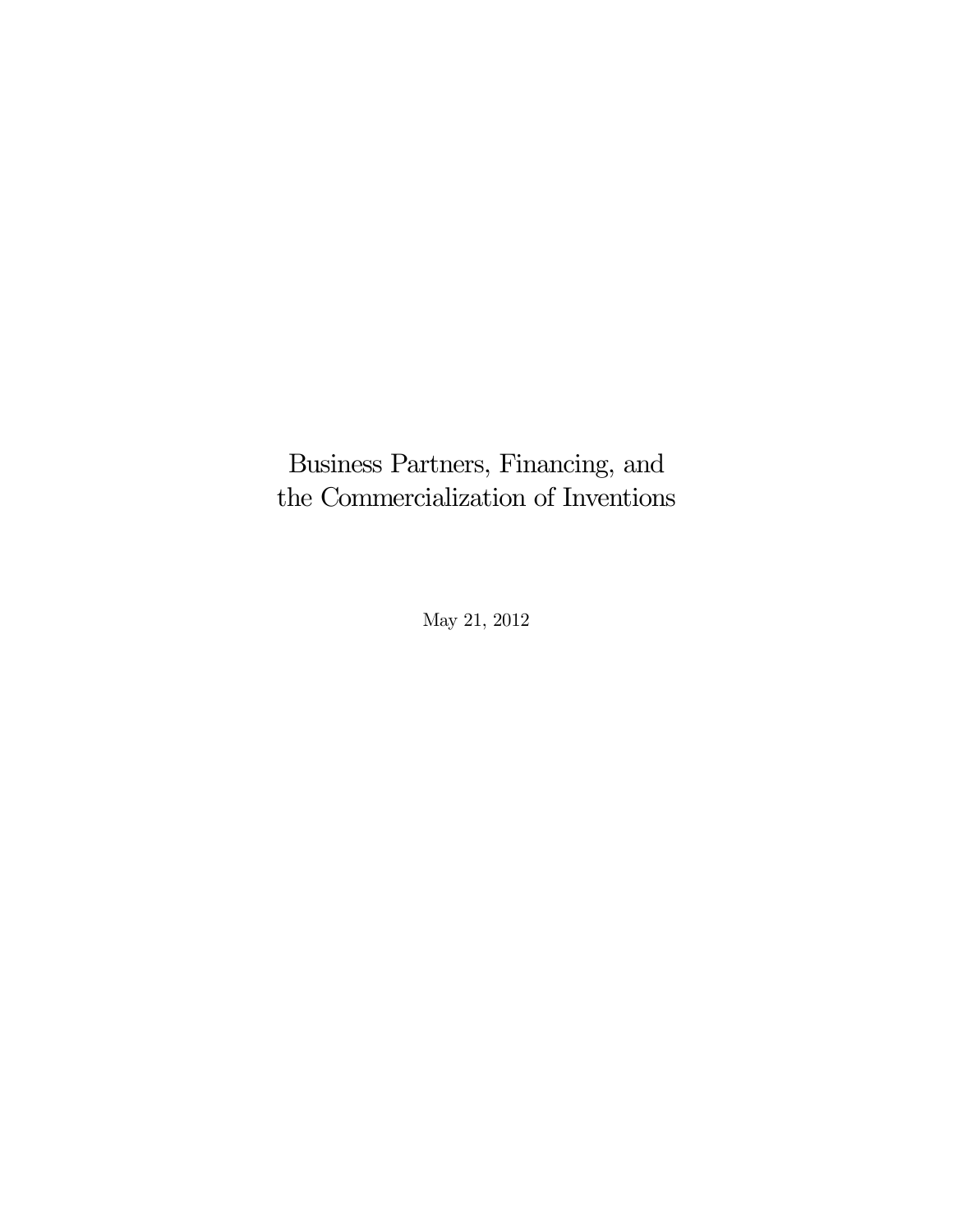### Abstract

This paper studies the effect of business partners on the commercialization of invention-based ventures, and it assesses the relative importance of partners' human and social capital on commercialization outcomes. Projects run by partnerships were five times more likely to reach commercialization, and they had mean revenues approximately ten times greater than projects run by solo-entrepreneurs. These gross differences may be due both to business partners' value added and to selection. After controlling for selection effects and observed/unobserved heterogeneity, our smallest estimate of partner value added approximately doubles the probability of commercialization and increases expected revenues by 29% at the sample mean.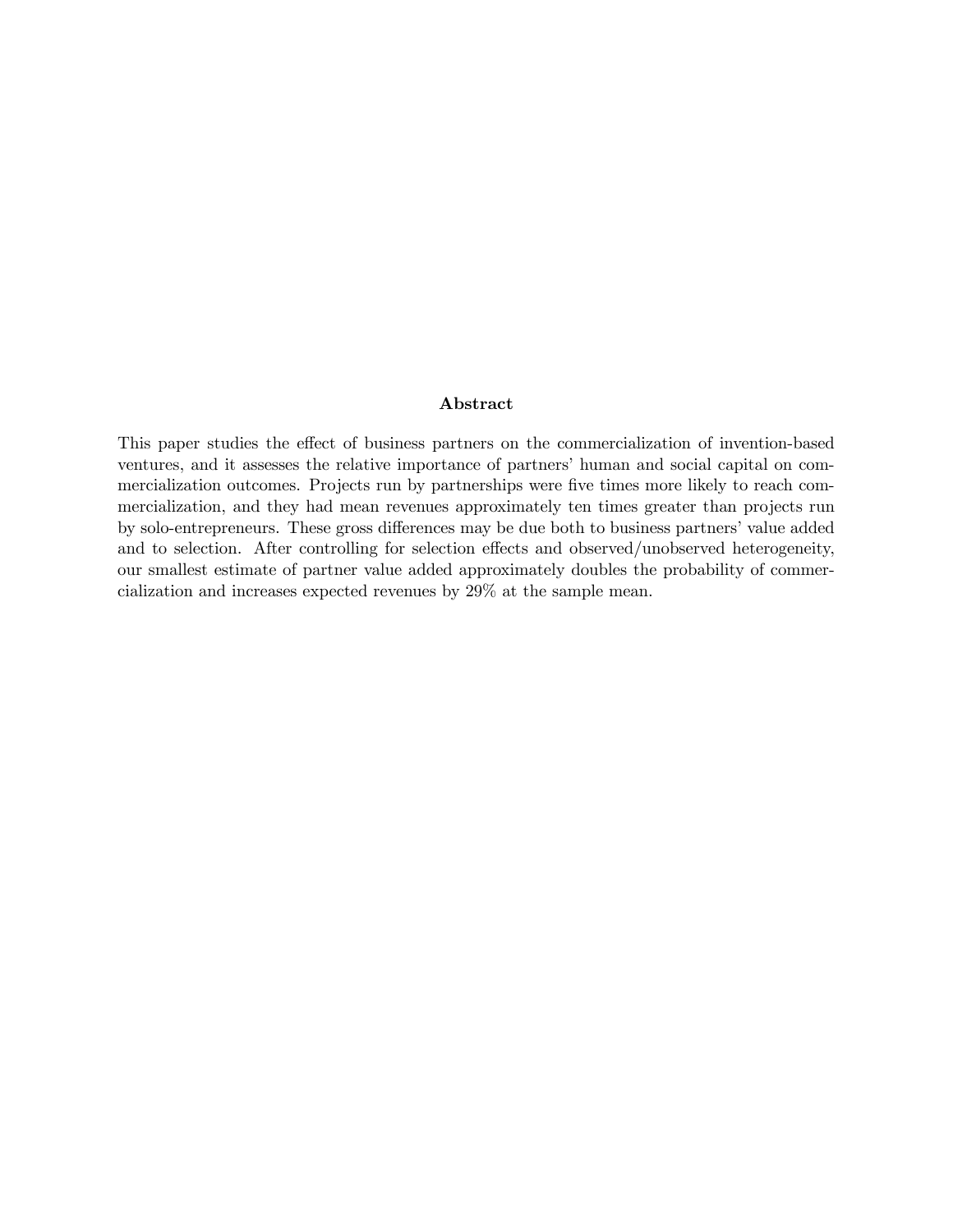### 1 Introduction

Business partnerships are important for the economy. Approximately 10% of all U.S. businesses are partnerships and 18% of business receipts are from partnerships. Business partners appear even more important for start-ups. For example, in the panel study of entrepreneurial dynamics, 52% of start-ups were partnerships (Ruef, Aldrich, and Carter, 2003). Reflecting conventional wisdom, the business press commonly advises entrepreneurs to partner with people in order to increase the chances to commercialize their ideas (e.g. van Osnabrugge and Robinson, 2000). However, the empirical evidence on the value of this advice is scattered.<sup>1</sup> More importantly, little is known about the mechanisms through which business partnerships are formed.

In this paper we estimate the relative importance of business partners by relying on a survey of Canadian individual inventors. The survey documents both the human, social, and financial capital contributions of business partners to inventive projects. Business partners are defined in the survey as those who join the original inventor to try and commercialize an invention, contributing at least one of the three aforementioned capitals. The definition is wider in scope than the legal definition of partnerships as it does not require legal co-ownership, but narrower in that it focuses on partnerships for invention commercialization.<sup>2</sup> The survey reveals that in approximately 21 percent of the projects the inventor was joined by business partners. The primary reason for the inventor to create a partnership was to obtain human capital (65%), followed by obtaining financing (51%), and finally to obtain social capital (42%), indicating a broad array of resources provided by partners. Human and social capital refer to complementary skills and business contacts, respectively. These partners take on substantial risk. In our sample the average pre-revenue external investments are approximately \$29,500 (2003 Cdn \$), when the average probability of commercialization is 0.11.

The survey indicates a very important role for business partners in commercialization success; the rate of commercialization of projects run by partnerships (0.30) is five times larger than those run by solo entrepreneurs (0.06), and the revenues of projects undertaken by partnerships are almost ten times as large as those run by solo-entrepreneurs. We address how much of these gross effects represents the value of obtaining human and social capital versus obtaining additional financing, while controlling for selection of projects into partnerships. Selection mechanisms likely

 $1<sup>1</sup>$ Cressy (1996) and Astebro and Bernhard (2003) both report substantial effects on the survival of new firms of the number of owners.

<sup>&</sup>lt;sup>2</sup>Business Partnerships are formally defined in the U.S. tax code as relationships between two or more persons who join to carry on a trade or business, with each person contributing money, property, labor or skill, and each expecting to share in the profits and losses of the business. Our use of the term "business partners" is similar to that in for example Ruef et al (2003) and Burton et al (2009).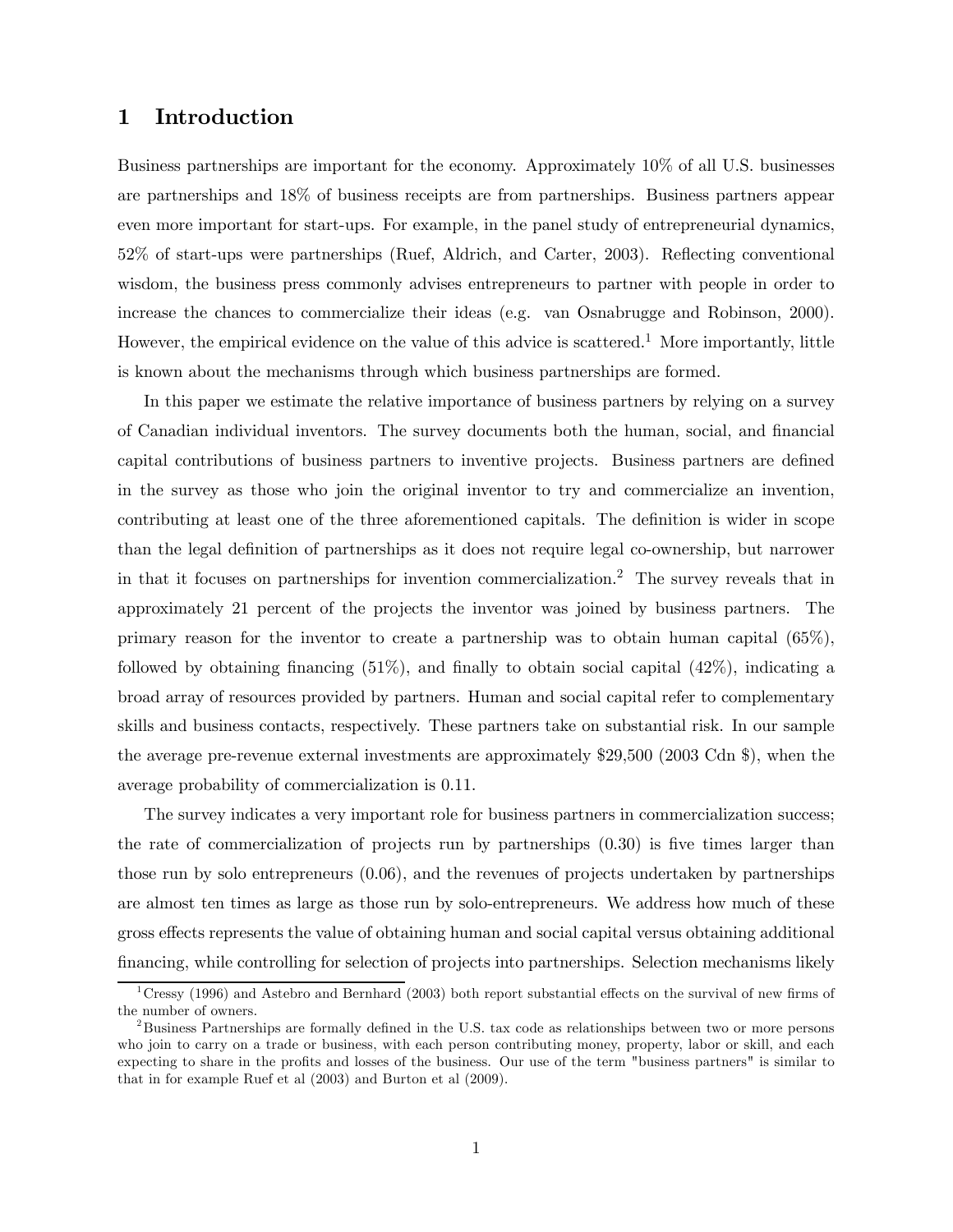lead to a positive correlation between invention quality, founder characteristics, and partnership formation.<sup>3</sup> Because invention quality, the prospects of ventures, and founder characteristics are typically not fully observed by the econometrician, the endogeneity of the business partnering decision likely leads to upward bias estimates of the value added of business partners on start-up ventures' success.

To address this endogeneity problem, we use several approaches. First, we control for the quality of the invention with two proxies, as well as the observed commercialization investments by the inventor and external investors in a model of the impact of partnership formation on commercialization revenues. Including realized investment levels will control for selection on the pre-investment prospects of ventures which are unobserved to the econometrician but observed by investors.<sup>4</sup> Second, we control for selection on measurable inventor and invention characteristics into partnerships using a propensity score weighted model. In the third approach, we explicitly control for unobserved heterogeneity.

Our paper is related to recent work studying the potential value added of business angel groups (Kerr, Lerner, and Schoar, 2011).<sup>5</sup> Although business partners and angel groups both consist of individual business investors, the two types also differ on some important accounts (described in the next section). While we perform similar controls for selection on project quality as Kerr et al (2011), our additional contribution is to separate the partnership effect into the contribution of human and social capital, versus providing additional financing to reduce liquidity constrains. Our paper is also related to the rather large literature on the value added of obtaining formal venture capital  $(VC)$ .<sup>6</sup> However, the process of finding and meeting formal VCs, and the methods of investment screening, syndication, due diligence and monitoring by formal VCs are generally quite different than those employed by business partners (see next section).

 $3$ The problem is similar when analyzing the potential value added of venture capital. Investors might select higher quality projects to invest in, and higher quality projects may prefer to match with investors with higher quality. Seminal work attempted matching treated and non-treated firms (Hellmann and Puri, 2000). More recently, scholars have considered structural models of the process of matching between start-ups and venture capitalists (Sorensen, 2008).

<sup>&</sup>lt;sup>4</sup>The idea of using realized investment levels to control for the (unobserved to the econometrician) pre-investment prospects of ventures has been extensively used in industrial organization and macroeconomics to estimate production functions and total factor productivity (see e.g. Olley and Pakes, 1996).

<sup>&</sup>lt;sup>5</sup>Business angel groups and business partners belong to the broad class of "Informal venture capital" which, by some estimates, is as large or larger than the VC sector (Shane, 2008; Sudek, Mitteness, and Baucus, 2008; and Goldfarb et al. 2009).

<sup>&</sup>lt;sup>6</sup>Hall and Lerner (2010) provide a recent summary of this literature. Recent work include Hellmann and Puri (2000), Hsu (2004), Hochberg, Ljungqvist, and Lu (2007), and Sorensen (2008).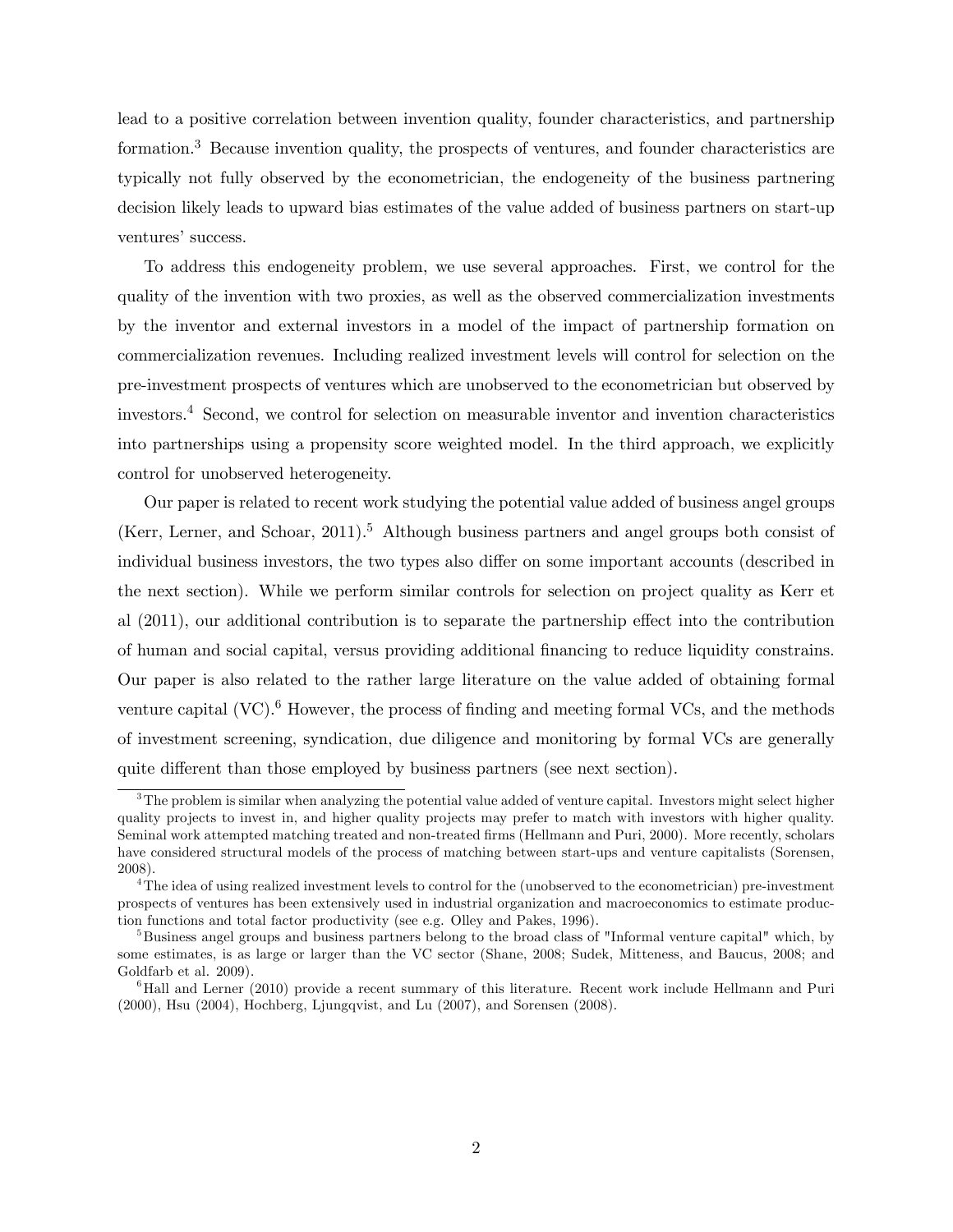## 2 A Primer on Business Partners

Business Partnerships are formally defined in the U.S. tax code as relationships between two or more persons who join to carry on a trade or business, with each person contributing money, property, labor or skill, and each expecting to share in the profits and losses of the business. The approximately 3.1 million U.S. partnerships in 2007 had 18.5 million partners. Excluding limited and limited liability partnerships (popular investment vehicles in the movie, legal and construction industries), there were 852,000 U.S. partnerships with 3.9 million partners.<sup>7</sup> Burton, Anderson, and Aldrich (2009, p. 116) report that 27% of start-ups were business partnerships (excluding spouses). Partnerships where other people made a distinctive contribution to the founding of the business but were not awarded ownership were more frequent; 40% (Burton et al., ibid). Most partnerships are started by two people (Ruef et al., ibid; Burton et al., ibid).

The investment behavior of business partners is not well described in the prior literature. However, there exist some descriptive information on individual business angels, which represent a subset of all business partners.<sup>8</sup> Business angels typically make only a few investments at a time, tend to invest substantially smaller amounts than VCs, invest their savings on their own or in syndication with other private persons, and they more often invest in early-stage deals. They are geographically widely distributed and make most investments locally. They rely on very primitive informal networking arrangements of friends, family, and other business angels and business associates for finding deals (Prowse, 1998.) The primary criterion that angels use to screen investment proposals is whether the entrepreneur is previously known to them or to an associate they trust (Prowse, 1998.) Compared to other investors they, generally, rely less on traditional control mechanisms, such as board control, staging or contractual provisions. Instead, they typically spend time 'hands-on' in the business or exercise control through other mechanisms such as trust or social influence. For example, among Singaporian business angels, Wong and Ho (2007) report that 42% of investors are family related, and that the non-family related investors are dominated by friends/neighbors (50% of all investors.) Many are active investors who seek to contribute their experience, knowledge and contacts to the investee; they often invest in sectors where they have had previous experience, sometimes as an entrepreneur, while others are passive investors.<sup>9</sup> Since individual angel investors generally obtain weaker formal control rights than

<sup>&</sup>lt;sup>7</sup>For official data on these, see Statistics of Income, http://www.irs.gov/taxstats/article/0,,id=175843,00.html 8Citing Forbes magazine Wong, Bathia, and Freeman (2009) suggest there are between 250,000 and 400,000 angel

investors in the U.S. This is clearly less than the number of business partners recorded by Statistics of Income. 9For more details on angel investors see Harrison, Mason, and Robson (2010); Mason (2009); Van Osnabrugge

and Robinson (2000); Wiltbank and Boeker (2007); Wiltbank (2009); Wong, Bathia, and Freeman (2009) and the web site http://www.angelresourceinstitute.org/.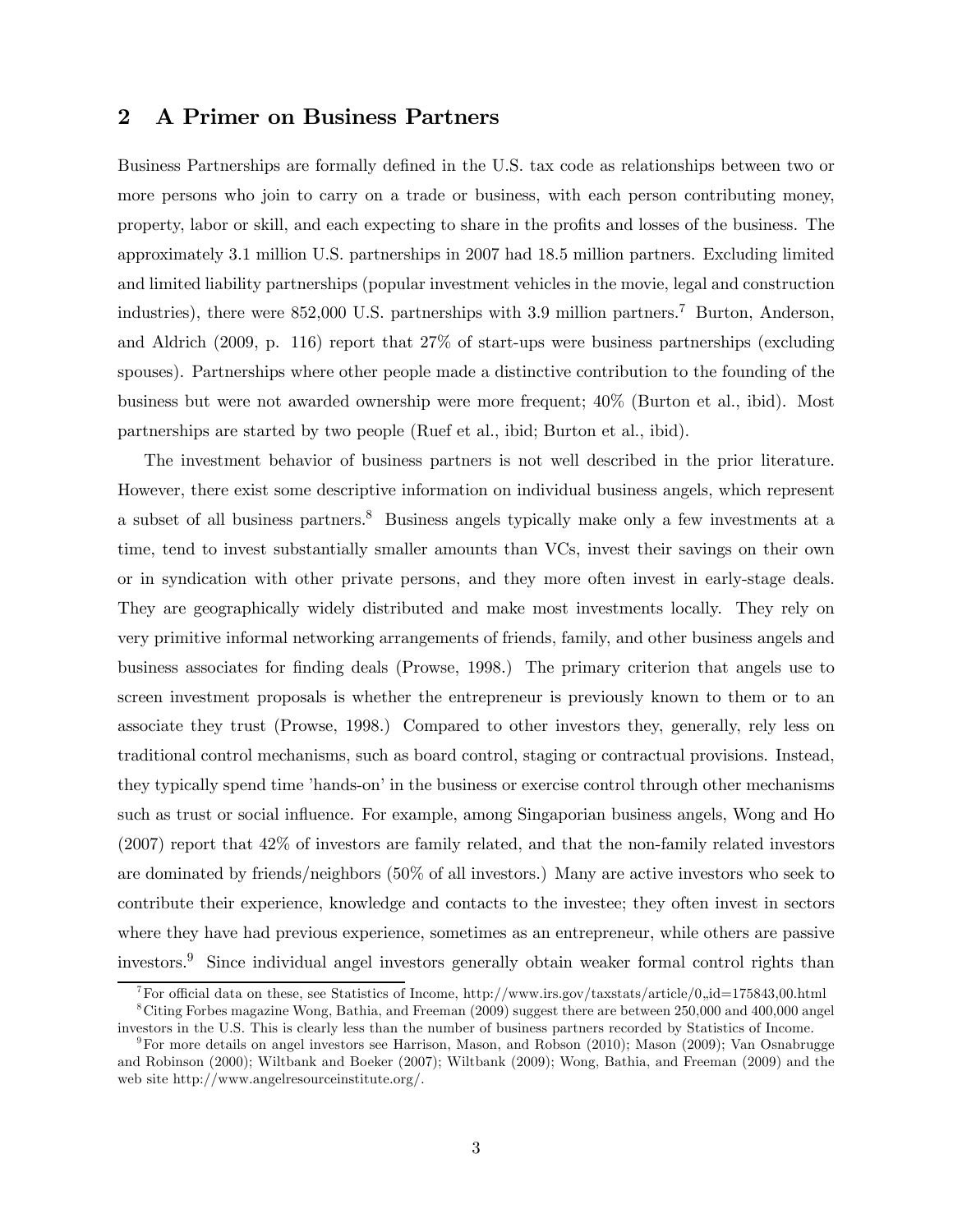do VCs, and since formal VC participation is generally a necessary requirement to finance larger deals, angel investors are not likely substitutes for the vast financial capital that formal VCs can provide (Goldfarb et al., 2009.)

Business angels are sometimes organized into groups. Angel groups are described by Kerr et al. (2011) as having several advantages over individual investors. Business angel groups arrange a formal process for screening ventures and typically syndicate their investments within the group. They can thus make larger investments and each investor spread risks better across multiple projects. Undertaking due diligence as a group saves on costly screening efforts. Further, the group may be more visible than an individual thus generating a better deal flow. There were approximately 300 angel groups in the U.S. The average group had 42 member angels and on average each group invested a total of \$1.94 million in 7.3 deals per year in  $2007$ .<sup>10</sup>

# 3 Sampling Method and Data

We focus our empirical analysis on a sample of independent inventors; that is, individuals who decide to develop inventions outside their regular employment duties. Many inventors may not have great entrepreneurial or business skills and may lack the financial capital necessary to commercialize their inventions. Further, they may lack the benefits of working in a large organization in terms of access to a multitude of internal resources such as a lab, funding, skilled colleagues, and an established marketing and distribution network. They may thus find it particularly useful to have others join them in their commercialization efforts. Studying independent inventors should thus likely provide an excellent opportunity to examine the role of informal venture capital, partnership mechanisms, and their outcomes.

However, it is costly, given their scarcity, to find independent inventors among the general population. To economize on search costs, we therefore use a list of independent inventors, selfidentified through their use of the Canadian Innovation Centre (CIC) in Waterloo, Canada. (For further information on the CIC see Appendix E.) Our sample frame consists of inventors that had asked the CIC to evaluate their inventions between 1994 and 2001. A survey resulted in 772 analysis observations. Survey methodology details are available in Appendix  $A<sup>11</sup>$ 

<sup>&</sup>lt;sup>10</sup>Statistics are based on http://angelcapitalassociation.org/ (accessed November 28, 2011). See FAQ on the Importance of Angel Investors on ACA Public Policy Overview.

 $11$ To summarize Appendix A, we developed a list of 6,405 inventors who had submitted ideas for IAP review between 1994 and 2001. Of this number, we were able to trace 1,352 current addresses using the yellow pages and internet searches. Of these, 1,272 addresses led to actual contacts, resulting in 830 completed telephone interviews for an overall adjusted response rate of 61%. We then remove 53 partially answered surveys and 5 observations where the IP was sold or licensed, leaving 772 observations for analysis. We used a survey Centre to collect the data which followed the statistical methods and best practices of the American Association of Public Opinion Research,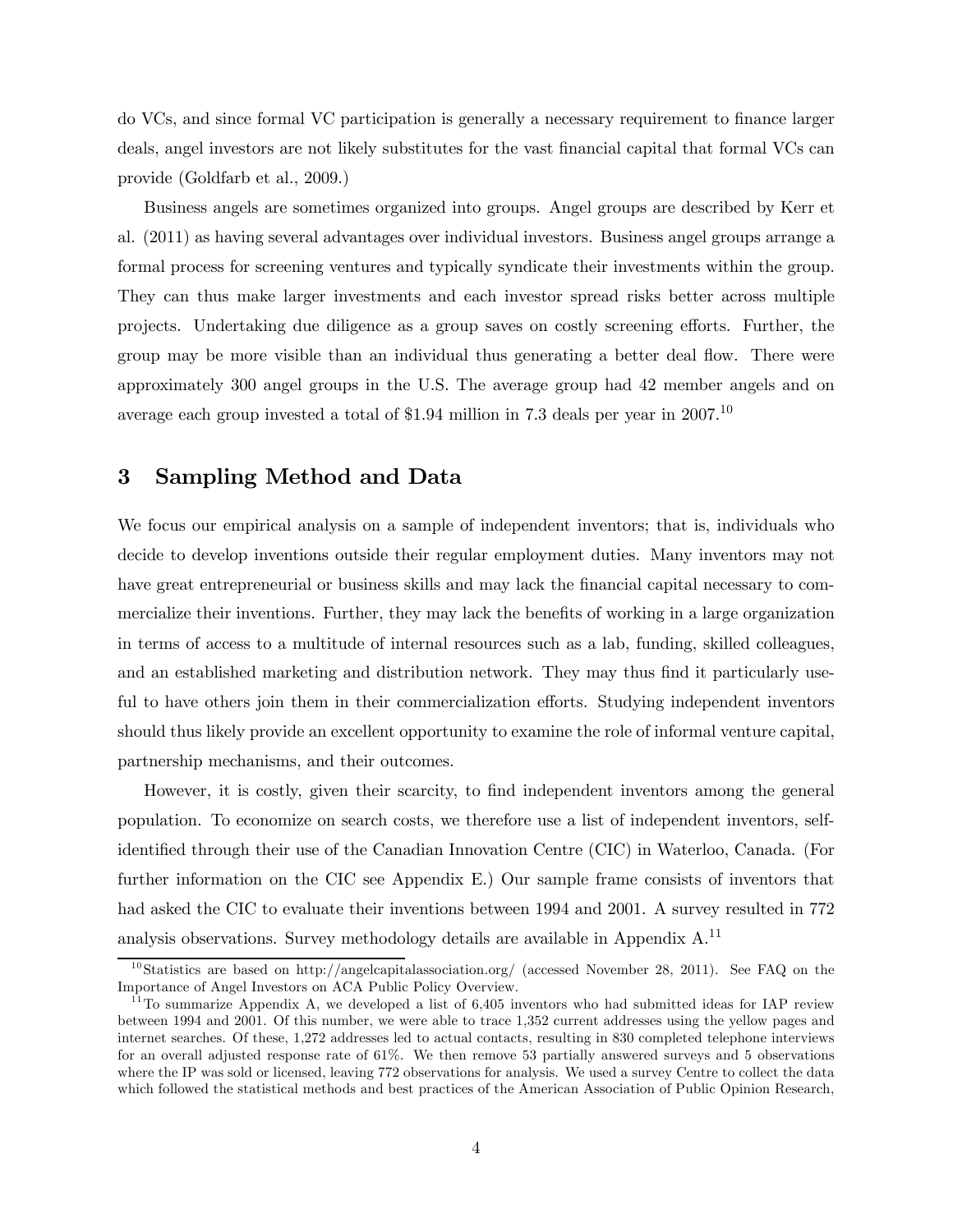As in most surveys we expected sampling and response biases. We estimate sampling bias by using a probit model of the probability of being able to trace the private address/phone of the inventor. We also estimate the probability of response from the traceable sample. We multiply the probabilities of tracing and response and invert the product for use as selection weight in the analysis (see Holt, Smith, and Winter, 1980). The results were qualitatively similar using the sampling and response probabilities as when not using them. This indicates that while there were trace and response sampling biases, these did not covary strongly with the correlations in the model. Results reported in the body of the text are without the sample selection corrections. Results with the sample selection corrections applied are available in Appendix D, Tables D1 and  $D2<sup>12</sup>$  There is also the potential for missing item (question) response bias. We therefore imputed missing items five times assuming data were Missing At Random (MAR) using a switching regression approach and report estimation results averaged across the samples.13

To understand the composition of the inventor sample better, we further drew a comparison sample from the general Canadian population. We queried a sample of 300 Canadians from the general population based on sampling quotas for province, work experience, and gender, to reflect similarities in the aggregate with the inventors on these three variables. Comparisons were made on background characteristics and are reported in Appendix C.

A key variable in our survey was whether the inventor formed a business partnership for the commercialization of the invention. To obtain this information we asked the inventor in the phone interview (verbatim) "Did you ever team up with other people trying to commercialize the invention?", if yes, we further inquired about the reasons for the formation of the partnership (verbatim): "Why did you team up with other people?" with the following options read aloud:

http://www.aapor.org.

 $12$ The trace model, which contained demographic information, address location identifiers, year and the CIC evaluation, was significant, explaining approximately 5% of sampling variance. It has been suggested to us that private address traceability is a function of whether the project was successful or not and that therefore there is a success bias in our sample. It is not clear to us how this correlation would appear since the difficulty we have in tracing inventors depend on whether they have a surname that is common or not. (See Appendix A and Table A1 for details.) Nevertheless, applying a correction for the ability to trace an address reduces the incidence of potential survival bias due to address non-traceability. The response probability model was also significant, explaining approximately 3% of response variance. Appling a correction for the probability of response reduces the incidence of survival or other bias due to survey non-response.

 $13$  In multiple imputation, missing values for any variable are predicted using existing values from other variables. The predicted values replace missing values, resulting in a full data set. This process is performed multiple times. Standard statistical analysis is performed on each imputed data set. Results are then combined. Multiple imputation restores not only the natural variability in the missing data, but also incorporates the uncertainty caused by estimating missing data. Uncertainty is accounted for by creating different versions of the missing data and observing the variability between imputed data sets. For an introduction to multiple missing data imputation see Graham and Hofer (2000). See van Buuren, Boshuizen, and Knook (1999) for the switching regression imputation method which we use. The number of imputed items (selected variables) varied from 53 (labor supply), 44 (investments), 16 (invention quality), to 2 (partnership formation). Means, coefficient estimates and standard errors are computed over five complete datasets using the formulae in Little and Rubin (1987, equations 12.17—12.20.)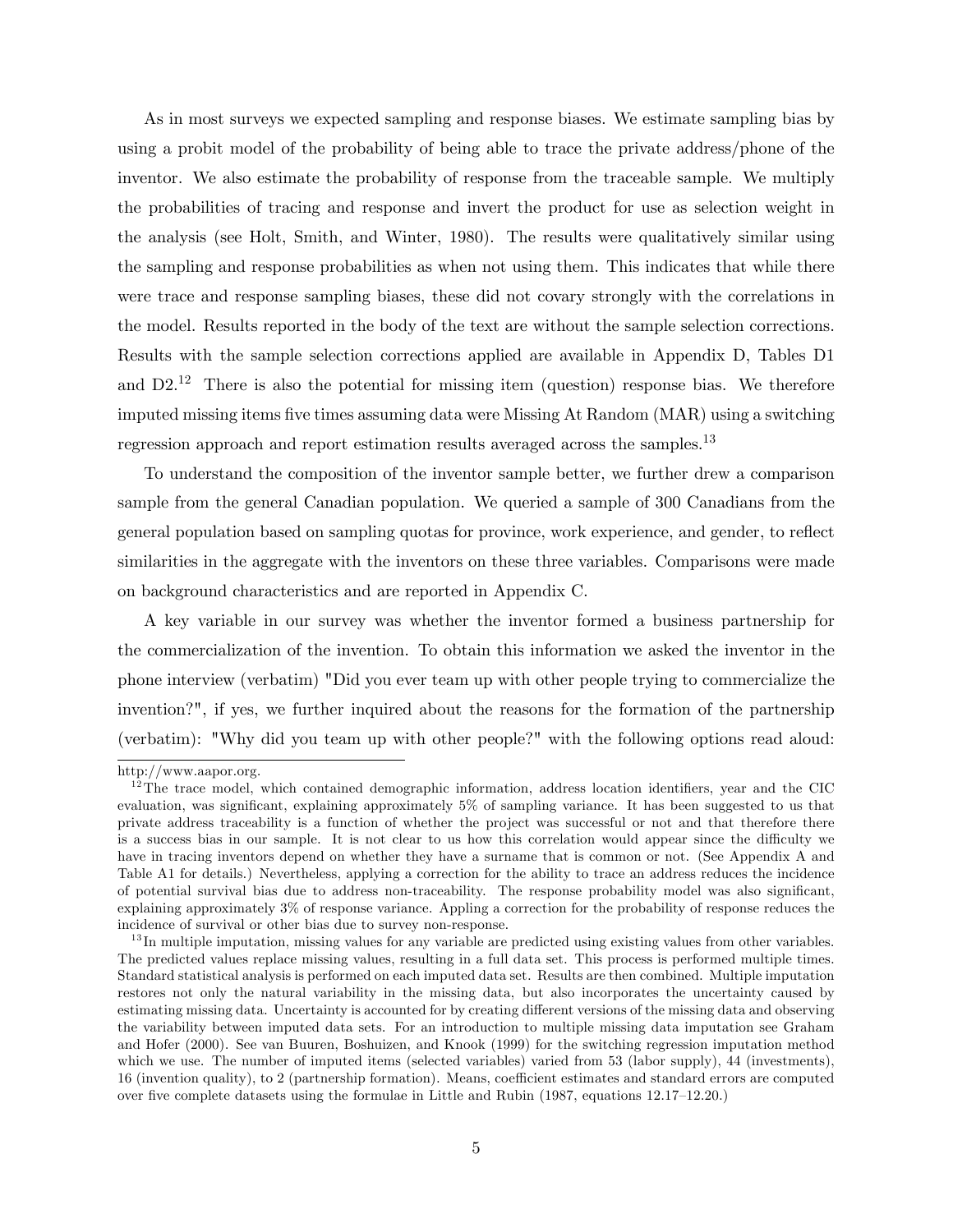"You needed to have your skills complemented by their skills", "They had contacts that were useful", "You needed the capital they provided", "They had resources that were useful (land, equipment, plant)" and "Other". Each option required a "Yes" or a "No" reply before continuing. The category "Other" also required the respondent to detail the particular reason and all words in the reply were coded and analysed. In analysis the two categories prior to "other" are collapsed into one. The questions imply that there is some form of matching where the partner provides something which the inventor does not have. Follow-up interviews with a few inventors indicated that the questions accurately reflect the decision to form an equity business partnership, and not the decision to hire an employee, or to engage a consultant or other service provider (e.g. a lawyer or a banker) for cash payment.

An important feature of the data is that we know who had the original idea for the invention so that we can make some simplifying assumptions about the process of business partnership formation. We assume that partners are asked to join the business, rather than the business formation decision-making process being made jointly. This simplifies statistical inference considerably as there need only be one decision equation. We were, however, concerned that the inventor may had formed a business partnership to develop the invention and that this may be correlated with business partnership formation in the commercialization stage. We therefore also asked (verbatim): "I am now going to read you several alternatives regarding the circumstances of your invention's genesis. Did you..." with one option being: "You belonged to a team that together came up with the idea." We coded whether they belonged to a team that together came up with the idea as a binary dummy variable and control for this event in analysis.

Another key variable in our analysis is an assessment of the inventions' quality. This variable was not obtained from the phone survey of the inventors, but from the administrative records of the CIC. The program helps inventors, before significant R&D expenditures are made, to evaluate an invention. (For more details on the program see Appendix E.) The average time between the evaluation and eventual market launch was approximately two years (Åstebro. 2003). Further, total commercialization investments for inventions that later reached the market averaged Cdn. \$276,350, but R&D expenses for all inventions up to the date of evaluation had averaged only Cdn. \$22,518 (2003 values). Both statistics confirm that the evaluations were made at an early stage.

Our key dependent variable is the log of all future business revenues (appropriately discounted). The details of the method to compute the discounted present value is reported in Appendix B. Other studies have used business survival, raising of venture capital, time to IPO or time to commercialization as proxies for business success. For this sample we believe that commercialization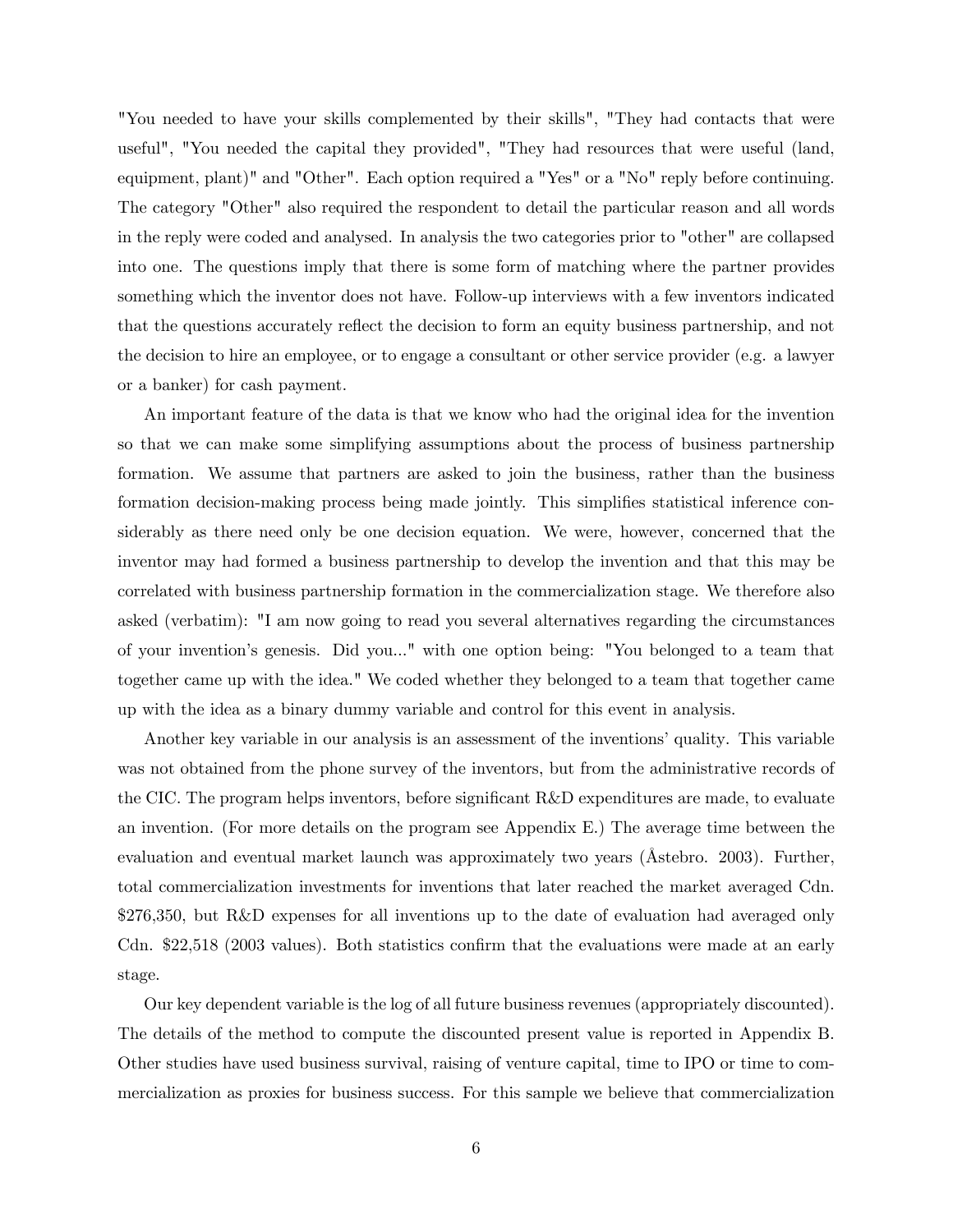revenues is an appropriate measure of business success as most of these businesses have limited opportunity to raise formal venture capital or be listed on major stock exchanges, and business survival may be capturing the subjective value of staying an entrepreneur.

It is likely that the entrepreneurs were not able to respond particularly accurately when answering our phone calls. Indeed, some of these inventions were developed up to ten years before the phone conversation. We are thus likely to experience measurement error which will bias any regression estimates towards white noise, i.e. zero. Had we chosen to obtain more contemporary data we would likely reduce such noise, but on the other hand would have had to deal with a greater degree of truncation of data on commercialization revenues. We chose to avoid as much as possible truncation of the dependent variable in favor of more noisy data. This choice will bias down the estimates of the importance of business partners for success in our analysis.

Another concern may be that entrepreneurs may embellish on their roles and downplay the roles of others if the business is succesful (this bias is generally known as the "attribution bias".) This particular bias, if it exists in this survey, will then likely deflate the proportion of entrepreneurs responding that they obtained the assistance of business partners if the invention was successful, and also deflate the reported investments made by others than the entrepreneurs in the case that the invention was successful. This will also bias down the estimates of the value added of business partners for success in our analysis.

### 3.1 Summary statistics

While the identification of inventors relies on a specific, focal, invention submitted to the CIC it does not imply that the individuals are predominantly one-shot inventors. To the contrary, the sample is dominated by long-term serial inventors. Fifty-three percent of them had spent six or more years developing inventions, and 75% had worked on more than one invention. Eleven percent developed the invention as part of their normal duties at work. Twenty-six percent were stimulated by something at work, a majority of which (73%) were not required to innovate at work.

With regards to the inventions, 21% were rated as of high quality by the CIC and given a positive recommendation, suitable to develop further at least as a part-time effort. The other 79% were deemed of low quality and inventors were recommended to stop further development. Most numerous were sports/leisure products (28%), followed by 16% security or safety applications, 14% automotive, 14% medical or health, and 13% which had environmental or energy applications. Inventions involving high technology (9%) and industrial equipment (14%) were also relatively frequent. Descriptions of some inventions reveal most to be "user-driven". Successful consumer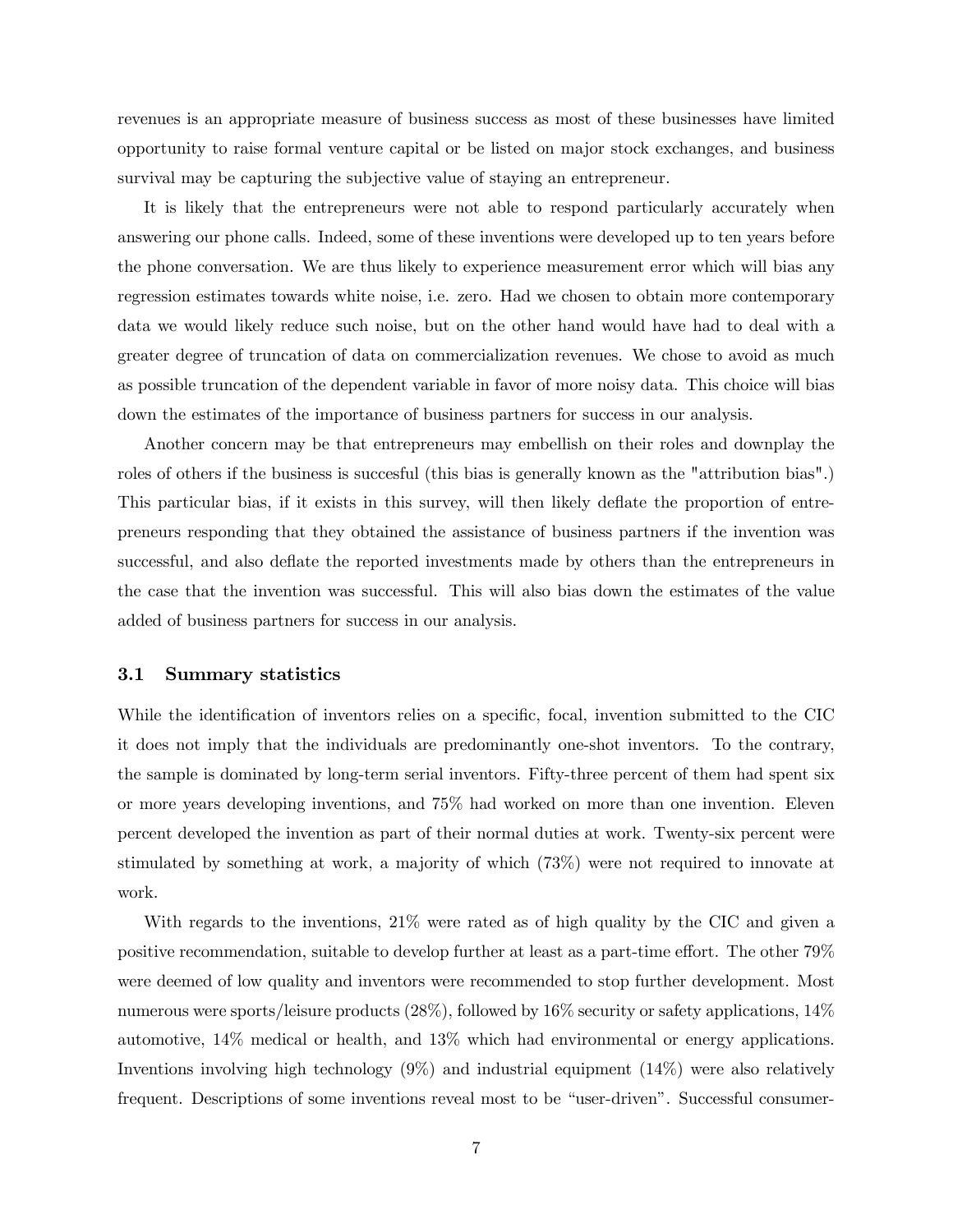oriented inventions included a new milk container design, a washable sanitary pad, and a home security light timer that imitates typical use. Other inventions had business applications. These inventions included an aligner and printer for photographic proofs, a tractor-trailer fairing that enhances fuel efficiency, a re-usable plug to insert in wooden hydroelectric poles after testing for rot, and a computerized and mechanically integrated tree harvester. Thus, the inventions varied substantially in technological complexity and market potential. The median invention development effort was performed in 1997, and 95% of respondents had attempted to develop their focal invention before 2003.

The pre-commercialization investments in the inventions reveal to be far larger than in the ordinary start-up. For example, the 1992 Characteristics of Business Owners database report that the majority of U.S. start-ups (approximately 60%) were started or acquired with no cash outlay or with less than \$5,000 (U.S. Department of Commerce (1997). In contrast, the average R&D investment for the inventors is approximately Cdn. \$22,500 and the additional commercialization investment is another Cdn. \$24,800 (2003 values). Nevertheless, investments in these projects at the same time appears somewhat less than those undertaken by 'business angel networks'. For example, Wiltbank and Boeker (2007) report the average investment size per project (including follow-on investments) by business angel networks to be \$191,000 (median investor contribution \$50,000), while Wiltbank (2009) report an average investor contribution of £42,000. Note that the samples of projects with business angel investors are constructed conditioned on business angel investments being positive, while our sample does not have this restriction.

## 4 Partnerships and the commercialization of inventions

Table 1 reports some descriptive statistics on partnerships and solo-entrepreneurs. In Panel A, we show that in approximately 21% of the projects the inventor was joined by someone to commercialize the invention. The primary reason for the inventor to create a partnership was to obtain human capital (65%), followed by obtaining financing (51%), and social capital (42%). Stated differently, 79% are without a partnership; and among the partnerships, in 16% of the cases there were only financing provided, in 37% there were both financing and human/social capital provided by partners, and in 47% of the partnerships there were only human/social provided.

The fact that a significant number of inventors are joined by someone to commercialize their invention suggests that there may be benefits to partnership. Indeed, we find that working with partners is positively correlated with the probability that inventions are commercialized. Table 1B shows that partnerships have a probability of commercialization of 0.30, which is about five times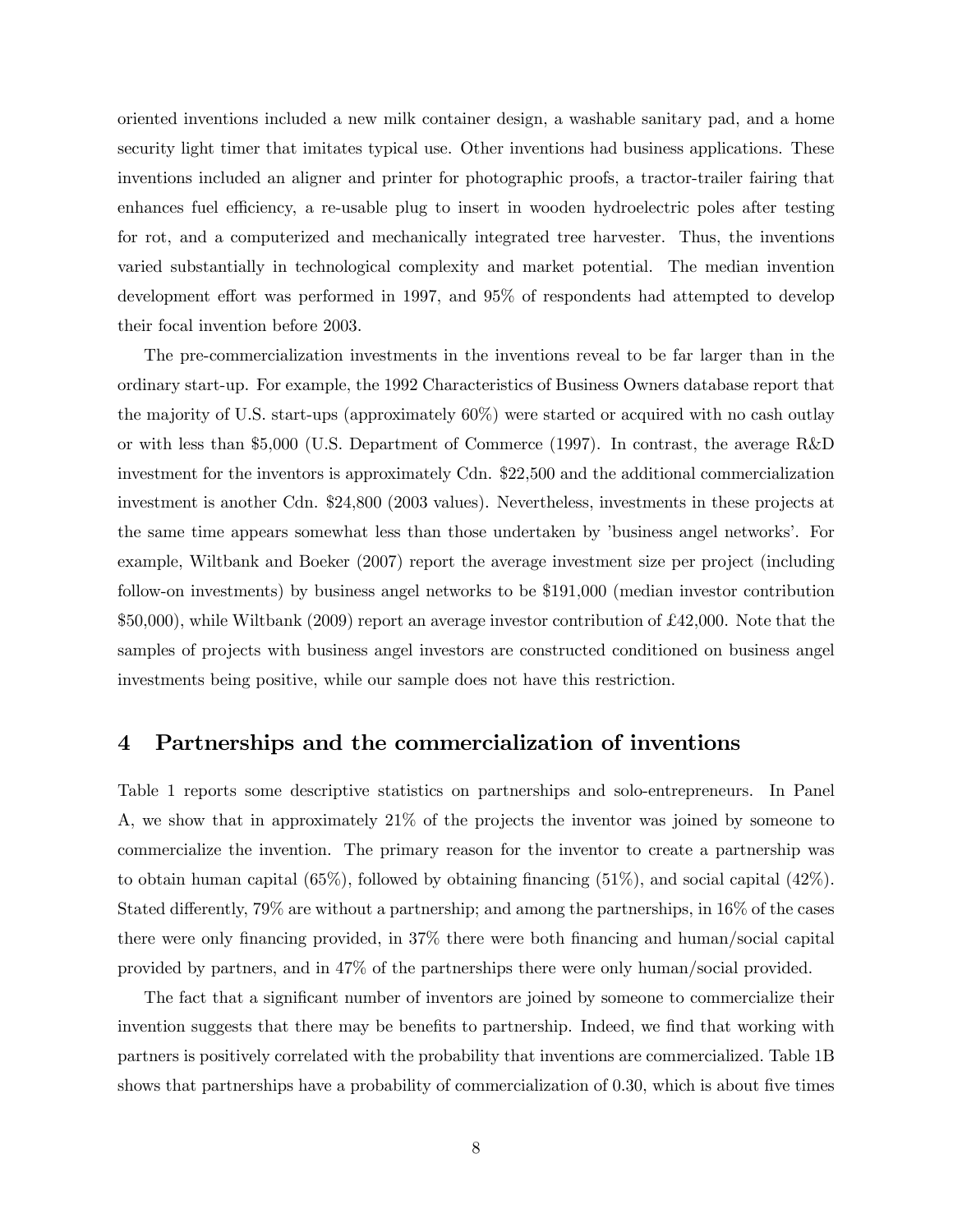larger than that of projects run by solo-entrepreneurs (0.06). The presence of partners is also positively correlated with revenues. Projects run by solo-entrepreneurs had mean present value of revenues of \$24,196; mean revenues from projects run by partnerships were approximately ten times as much; \$232,397. While solo entrepreneurship dominates the data there appears to be enough variation to examine partnership selection mechanisms and benefits. Importantly, not all partners provide financing indicating a potential value added effect through human and social capital.

While there appears to be benefits to forming partnerships a natural question is then why not all projects are run by partnerships? There are various reasons for this not occurring. As described in the Primer, potential partners operate locally and individually and may be hard to find by inventors. Indeed, that is probably one reason why there has been a recent proliferation of business angel groups which may have marketing advantages over business angels. Further, partnerships are formed only if the potential partner is qualified enough and/or if she releases liquidity constraints to motivate the fixed cost of forming a partnership. Finally, partnership may not be formed due to a lack of "chemistry", or various other behavioral reasons that lies outside the scope of this paper.

# 5 The value added of partners' human/social capital

### 5.1 Baseline econometric model

To study the contribution of partners in the commercialization of inventions we adopt the following econometric specification:

$$
y_i = \left\{ \begin{array}{ll} y_i^* & \text{if} & y_i^* > 0 \\ 0 & \text{if} & y_i^* \le 0 \end{array} \right\}
$$

with  $y_i^*$  as a latent variable indicating commercialization success, and

$$
y_i^* = \alpha q_i + \beta d_i + \delta X_i + \mu_j + \tau_t + e_i
$$

where  $y_i$  is the log of commercialization revenues;  $q_i$  is unobserved (to the econometrician) invention quality;  $d_i$  is a dummy that equals one if a partnership was formed to commercialize invention  $i; X_i$  represents regressors that vary across inventions and specifically includes investment levels by all parties, and  $e_i$  is a normally distributed zero mean residual component. The terms  $\mu_j$  and  $\tau_t$  correspond to industry and CIC application year effects as implemented by a set of dummy variables, and  $\beta$  captures the effect of partner's human/social capital on the commer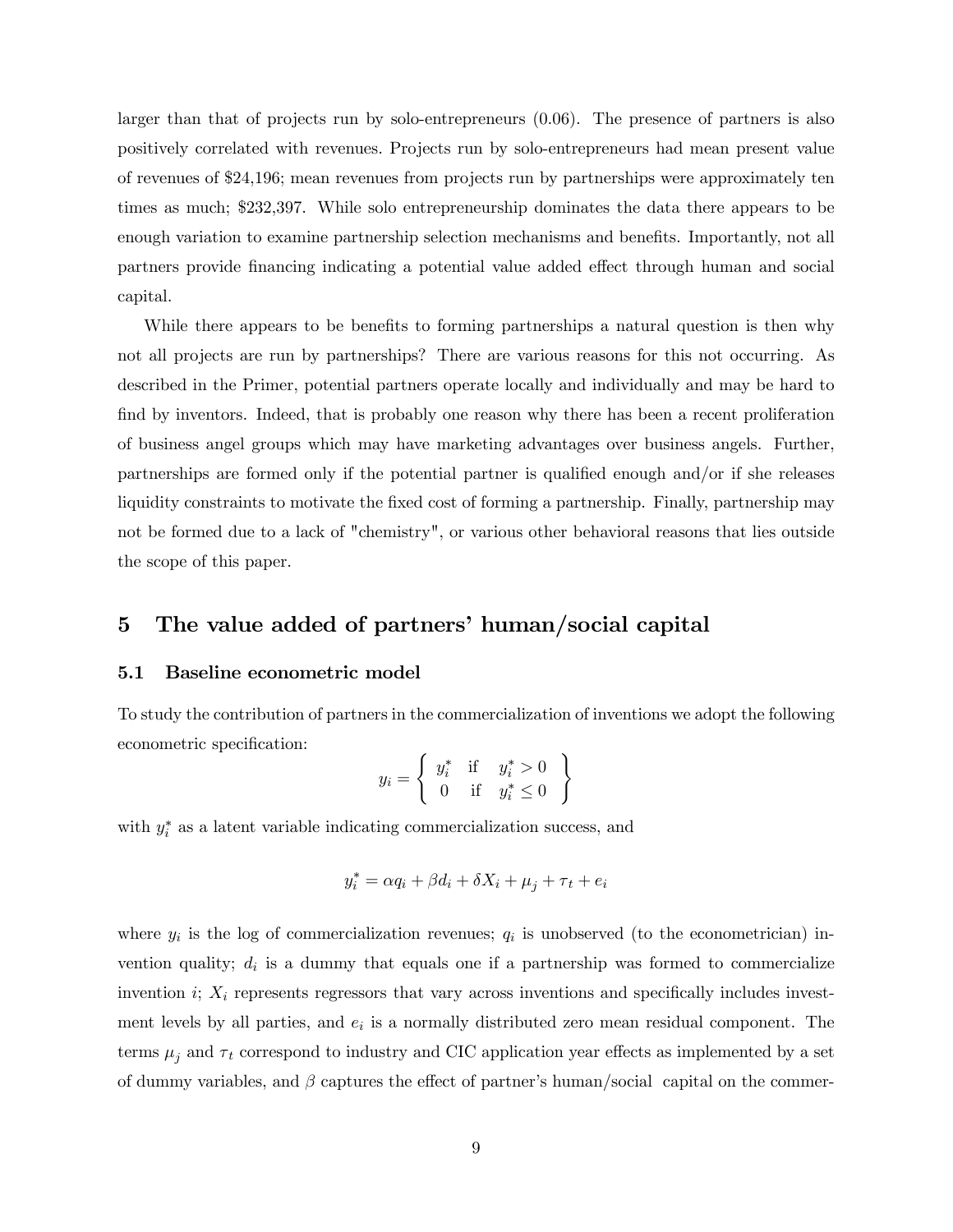cialization revenues conditional on a partnership being formed. We use the log form to allow for multiplicative effects of inputs.

Table 2 reports the effects of forming a partnership and control variables on the latent variable  $y_i^*$ . We use a Tobit model as there are a large number of inventions that are never commercialized and have zero revenues.<sup>14</sup> To provide intuition, we use a standard decomposition technique of the coefficient  $\beta$  into the marginal effect on the probability of commercialization, and the marginal effect on expected log revenues, both estimated at sample means (see e.g. McDonald and Moffitt, 1980).<sup>15</sup> The first column (Model 1) shows the estimated coefficient for the partnership dummy controlling for industry and year effect. Joint t-tests indicate that industry dummies  $(t=1.74)$ and year dummies (t=1.70) are only marginally significant. After controlling for industry and year dummies the size of  $\beta$  is 15.25. Taking this value and evaluating the marginal effects of partnership at the mean of the sample imply that an invention project run as a partnership has approximately a 0.22 greater probability of commercialization than one run by a solo-entrepreneur, and its expected revenues are eight times higher than a solo-entrepreneur project. (Since the controls are only marginally significant the gross differences in Table 1B are quite similar; 0.24 and 9.6, respectively.)

The positive correlation between commercialization success and partnership formation has to be interpreted with caution as there is selection on invention quality. We therefore add two proxies for invention quality: the CIC assessment and the log of R&D expenditures. The second column in Table 2 (Model 2) shows that the effect of partnership formation on expected commercialization success then decreases from 15.25 to 11.68, a 23 percent reduction. The drop in the coefficient estimate indicates that there is clear selection on measurable project quality into partnerships. However, the partnership coefficient still remains significant and large. At the sample means, partnerships are associated with an increase in the probability of commercialization of 16 percentage points, and an increase in the expected revenues by a factor of 3.5. The large magnitudes of these effects indicate additional partnership effects.

The remaining partnership effect may be due in part to selection on unobservable invention

<sup>&</sup>lt;sup>14</sup>We also experimented with a Heckman selection specification, but we could not find a variable that could be reasonably assumed to affect the probability to commercialize but not revenues conditional on commercialization. Without an exclusion restriction estimations were very unstable or did not converge.

<sup>&</sup>lt;sup>15</sup>Consider the following Tobit model. Let the dependent variable be  $y = y^*$  (if  $y^* > 0$ ) and  $y = 0$  (if  $y^* \le 0$ ), and the latent variable  $y_i^* = \beta X + e_i$ . The marginal effect on the observed log of expected revenues y is  $\frac{\partial E(y|X)}{\partial x_k} \beta_k \Phi(\frac{X\beta}{\sigma}),$ where  $x_k$  is a regressor of interest,  $\overline{X}$  is a matrix of the sample means of the regressors,  $\beta_k$  is the corresponding Tobit estimated coefficient of the regressor  $x_k$ , and  $\Phi$  is the cdf of the standard normal distribution. If  $x_k$  is a dummy, the marginal effect is the difference between the difference of the predicted values of of the dummy evaluated at the sample mean of the rest of the regressors. Because our dependent variable is the log of revenues, the marginal effect of partnership in revenues can be approximated by exponentiating the marginal effect of partnership on the log of revenues.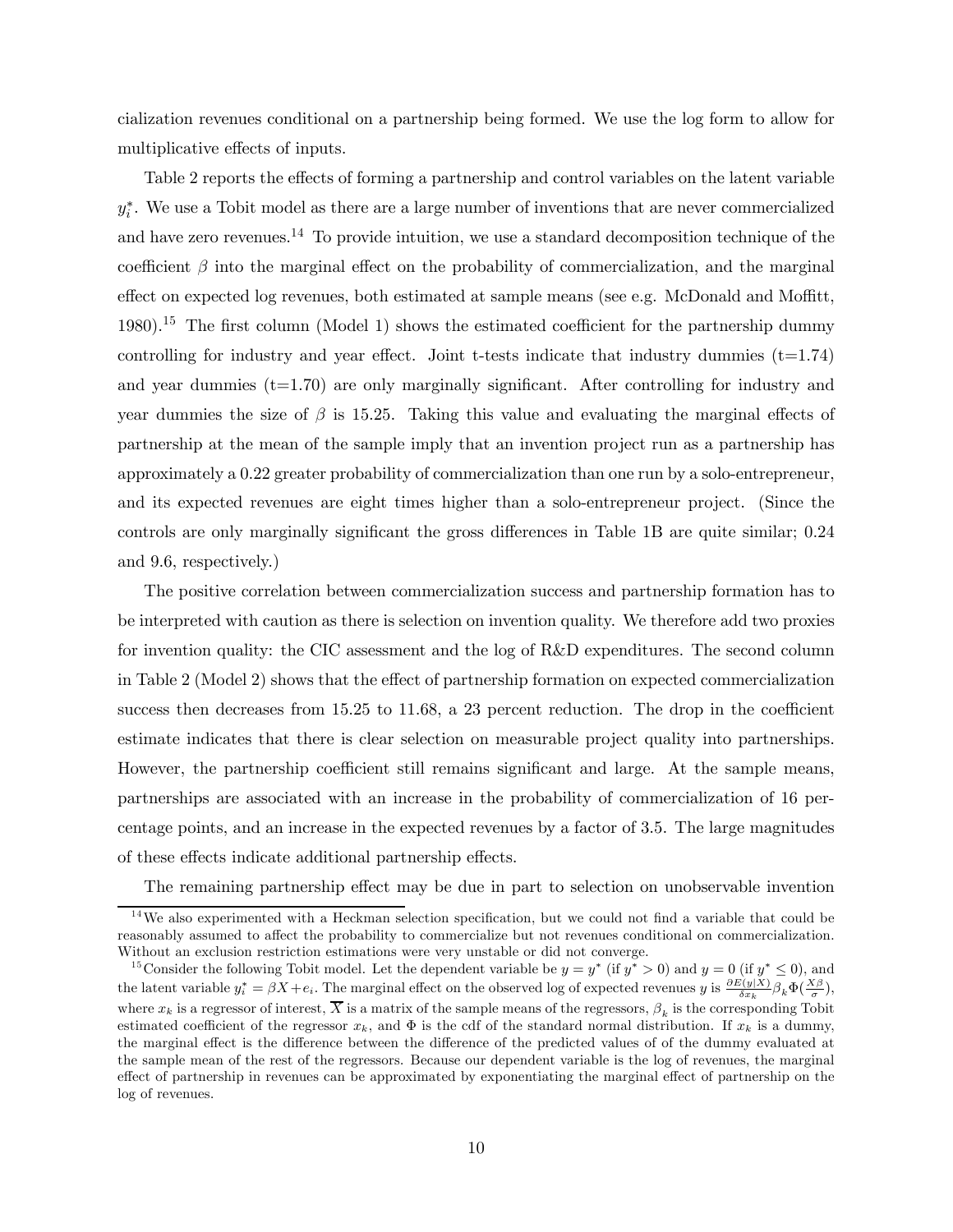quality. To control for this possiblity we continue by including a measure of total commercialization investment. Including realized investment levels will control for selection on the preinvestment prospects of ventures which are unobserved to the econometrician but observed by investors. Rational investors will invest as a function of qualities of the project that drives commercialization performance.<sup>16</sup> In addition, the amount of external financing provided by partners should capture the partnership effect on revenues from relaxing liquidity constraints.

In Model 3 of Table 2 we analyze the effect of total commercialization investments. The third column adds the natural logarithm of post-partnership commercialization investments; the sum of all cash provided both by the inventor and external financiers to commercialize the invention after the formation of a partnership. The results show that the commercialization investment is positively correlated with partnership formation (and thus unobservables determining this decision) because the partnership coefficient declines significantly (35.5%) when adding the commercialization investment. As observed, the investments are also strongly correlated with the two observable measures of project quality. Including investments reduces one quality measure to insignificance and the other to marginal significance. This suggests that investors clearly consider invention quality. But while the introduction of commercialization investment reduces the partnership coefficient considerably, the partnership effect remains positive and statistically significant. For instance, evaluating the effects of partnerships at the mean of the sample, partnerships increase the probability of commercialization by 8 percentage points, and increase expected revenues by 65%.

To examine whether inventors are liquidity constrained and the degree to which partners relax these liquidity constraints, in Table 3 we separate between the natural logarithm of the inventor's cash contribution and the natural logarithm of the sum of all cash contributions by all external financiers.<sup>17</sup> A first result from this analysis is that the size of the coefficient for external financing is almost four times lower than the coefficient for own financing in Model 3. This result is consistent with the idea that inventors are capital constrained. If they were not constrained the

 $16$ See Olley and Pakes (1996) for more details on the application of the "control function" approach in the estimation of production functions.

<sup>&</sup>lt;sup>17</sup>Unfortunately, due to survey structure we cannot simultaneously identify own and external investments from own and others R&D. R&D expenditures are therefore included in the measures of financing. The survey enquired: 1. First, we would like to know how much money was spent on developing XX. Include all costs for product development, marketing research, making of prototypes, etc. How much did you spend before you contacted the CIC for an evaluation? 2. How much did you spend after you contacted the CIC for an evaluation? 3. I will now read a list of sources of funds that you may have used to pay for the costs of developing your invention. Please tell me for each source whether you have actually used it or not. 4. Consider the total amount of money you have spent on this invention so far. How large a proportion of this amount was your own money? These data allow us to identify either the effect of commercialization investment (using question 2) or external financing (using question 4).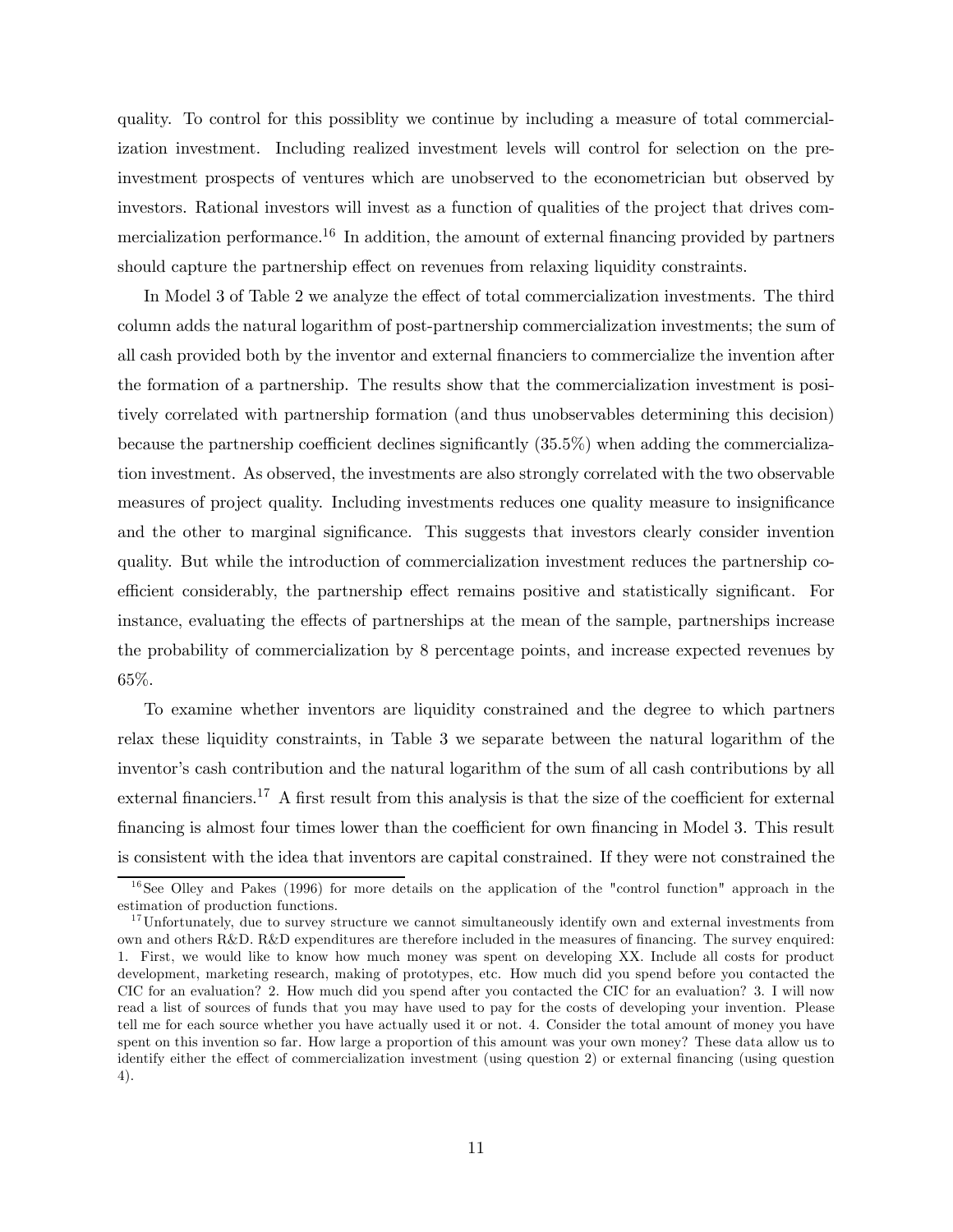coefficients for internal and external financing should be equal.<sup>18</sup> Thus, selection into partnerships to release liquidity constraints is likely to occur. External financing is also positively correlated with the partnership effect, but not very much. Quantitatively, the partnership coefficient is reduced from  $10.28$  (in model 2) to  $9.26$  (in model 3), a reduction by  $10\%$ . The results indicate that partners may often not be the main external financier.

Our previous analysis did not include the labor supply for the inventor and the partner. But it is possible that labor input may depend on the quality and prospects of the venture. The inventor may for example be trading off time in the venture with working part-time as an employee and the partner may be investing in several ventures at the same time. We therefore add labor supply as control. In particular, we inquired about the sum of the number of hours provided by the inventor and all partners post CIC evaluation to commercialize the invention. Including the log of this number (with log of zero hours set to zero) will allow us to approximately isolate partner human/social capital from hours of input by the partner. Results are reported in Model 4 in Tables 2 and 3. Controlling for labor inputs, the partnership coefficient drops by 0% in Table 2 and 5% in Table 3. The low conditional correlation between the partnership dummy and total hours indicate that it is the inventor whom perform the majority of commercialization efforts, and that the main contribution by partners is skills, rather than hours. However, the magnitudes of the other parameters generally drop, indicating that labor efforts are positively correlated with invention quality, total commercialization investments, and the amount of external financing. Nevertheless, the partnership coefficient remains significant and large.

Whatever is left of the partnership coefficient after accounting for selection on quality, commercialization investment, labor supply, and external financing can be attributed to the effects of the partner's human/social capital, but as well to omitted variable bias. In the next two subsections we therefore attempt to further control for additional selection on inventor-invention characteristics and selection on unobservables to isolate the effect of partner human and social capital on commercialization success.

#### 5.2 Propensity-score weighted model: Accounting for selection on observables

The control function approach used in the previous analysis should in principle account for the effects of unobserved hetereogeneity. It does so even though we have noisy measures of invention quality because we also include in the estimation the total investments. Thus, while the econometrician may not observe invention quality perfectly, we still observe the relevant investment

 $18$ This result is consistent with the finding that smaller and younger firms have higher growth-cash flow sensitivities than larger and more mature firms (see e.g. Fazzari, Hubbard, and Peterson, 2000).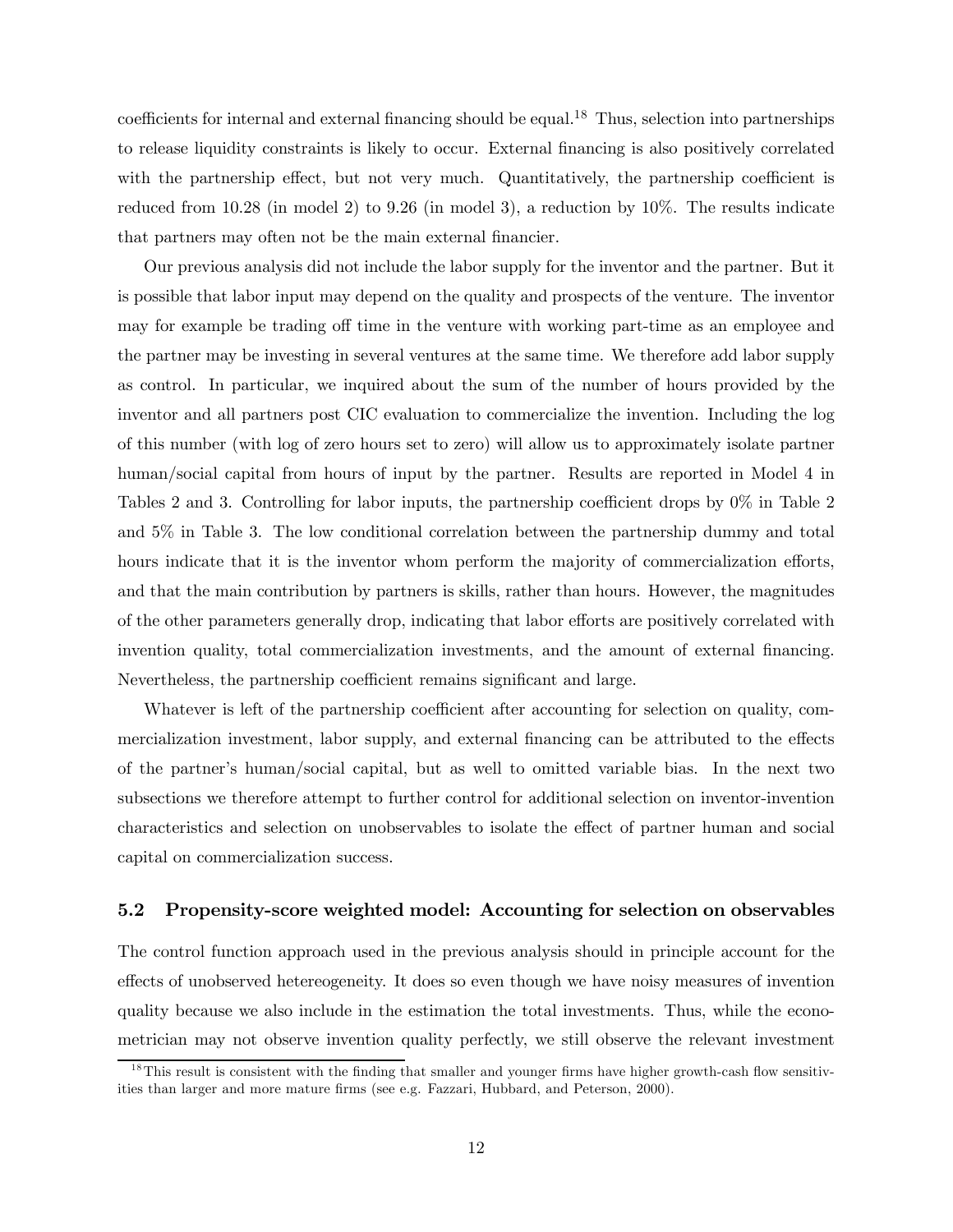choices made by the parties based on their information about the invention as well as the other party. Nevertheless, there still exists the possibility that a partner's decision to join an inventor may depend on other inventor/invention characteristics that *does not* affect the observed postpartnership commercialization investment (and efforts), but does affect the commercialization outcomes. An example might be a kinship partner which follow sequentially a rational investor. Assume the rational actor invests optimally but do not know that the kinship partner will join. The kinship partner join the effort purely (we assume) because of social pressure, and invests money, but may add zero or even negative value to the business. If this kinship partner had invested knowing his/her poor impact on the venture or if the rational actor had know of the kinship partner, we would have been able to observe this knowledge in the investments and there still would be no omitted variable bias. However, in the above (rather contrived) case there is an omitted variable bias: that of kinship. Another potential source of omitted variable bias are decision biases such as optimism.

To account for the possibility that there remains inventor or invention unobserved heterogeneity and measurement error in our identified selection effects, we use a propensity-score weighted model described by Hirano, Imbens, and Ridder  $(2003).^{19}$  Woolridge  $(2007)$  discuss a related approach, but Hirano et al.'s method may produce more efficient estimates. We estimate the propensity to form a partnership with logistic regression using as predictors the previously used variables: Positive, pre-partnership R&D expenditures, industry and year dummies, as well as a range of additional pre-determined pre-partnership inventor and invention characteristics to calibrate the propensity to form a partnership.<sup>20</sup> The range of inventor and invention characteristics is quite large and includes whether there were several people involved in the development of the invention. Matching partnership observations to non-partnership observations with similar propensity scores we can behave as if there was random assignment to partnerships on inventor and invention characteristics, under the condition that there is ample partnership and non-partnership

 $19$  In another attempt to endogenize partnership formation we estimated an IV model with "the invention was stimulated at work" as exogenous predictor of partnership. It seems reasonable to presume that if the stimulus for the invention was at work it may make it easier for the inventor to find partners, but should not necessarily directly affect returns. The variable indeed was a significant predictor of partnership  $(t=2.94, p<0.01)$  but results were not stable. This is a situation where the instrument simply is too weakly identified.

We also experimented with including all the inventor and invention characteristics in the production function. This produced results qualitatively similar to the ones reported in Tables 4 and 5 and were deemed to be of no major interest. Results available on request from the corresponding author.

 $20$ We included inventor gender, marital status, age, education, work experience, managerial experience, business experience, family business experience, years experience inventing, number of inventions developed, invention developed at work, invention stimulated at work, invention developed together with someone else, full-time, part-time, un- or self-employed when inventing. Burton, Anderson, and Aldrich (2009) show that many of tehse demographics are related to partnership formation. We also included the following invention characteristics: positive, pre-team R&D expenditures, pre-team number of hours of effort, industry dummies, year dummies, and whether the fee paid to the CIC for the review was partly subsidized by a third party.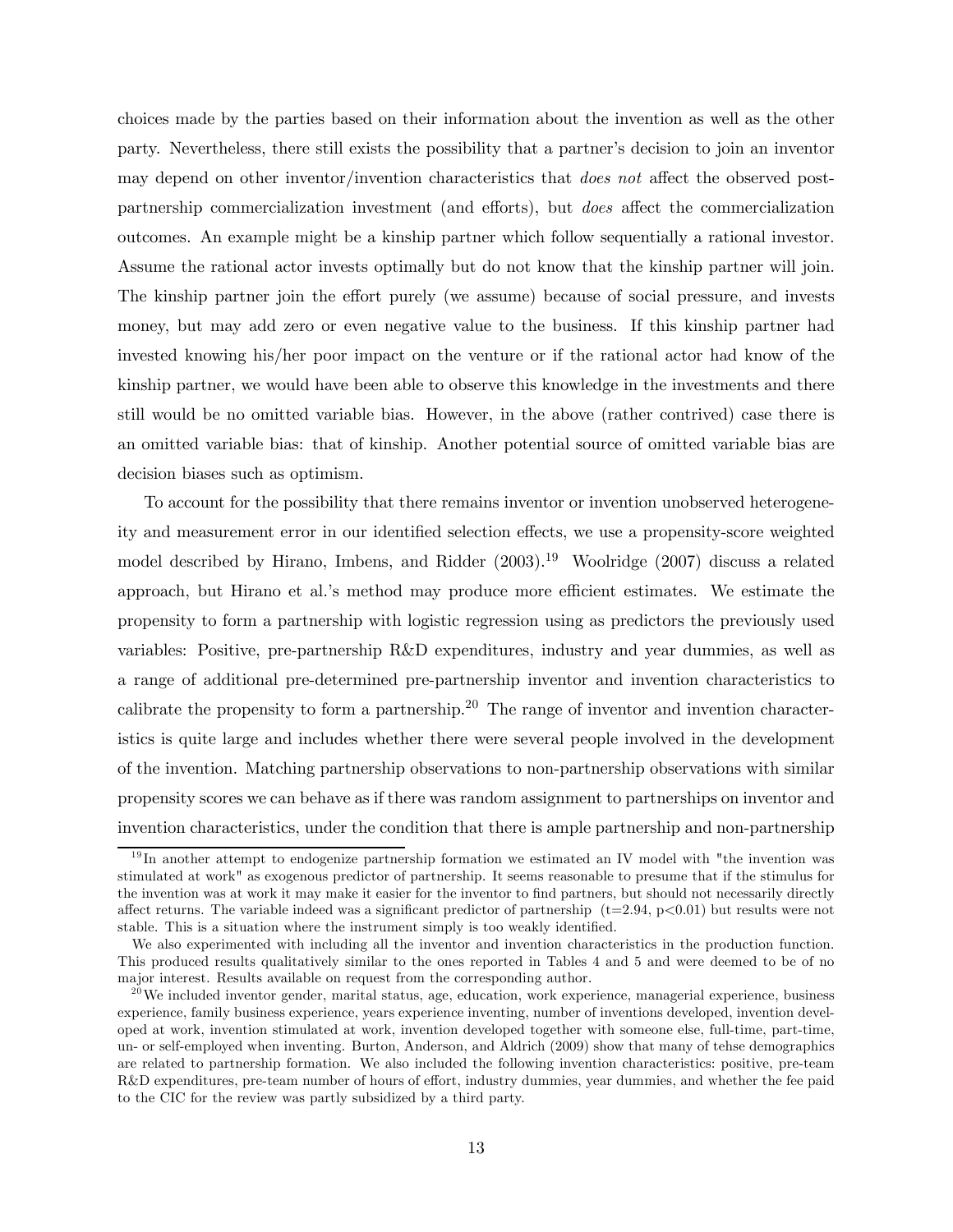observations for each score. We examined this requirement and deleted 48 observations where there was no common support, leaving 724 observations for subsequent analysis. The region of common support for the score is [.02, .91], capturing the 1st to the 99th percentile. Because there is considerable overlap in the score distributions between partnership and non-partnership observations between the 1st to the 99th percentile the so-called balance property is satisfied and we can safely rely on the scores to provide reasonable matching.

Results of the inverse propensity-score weighted Tobit are provided in Model 5 of Tables 2 and 3. As seen, the estimate of the partnership coefficient is again reduced, indicating that there is also selection on observable inventor and invention characteristics. The coefficient however does not decrease that much, it drops by an additional 6.3% and 9.7%, in Tables 2 and 3 respectively. Therefore, after controlling for these selection effects, the partnership coefficient still remains large. The size of the effect is either 46% or 52% of the gross partnership coefficient in Model 1, respectively. The estimate from Table 2 implies that expected revenues of commercialized inventions increase by 29% going from solo-entrepreneurship to partnership, and that the probability of commercialization increases by 0.06 percentage points, which is a 97% percent increase over the commercialization rate of solo-entrepreneurs, both non-trivial impacts. The estimates of the impact of partnerships from Table 3 are somewhat stronger. Partnerships increase the probability of commercialization by 0.09 percentage points, and increase expected revenues by 49%.

Another result to note is that once we control for inventor and invention characteristics prior to collaboration, the coefficient for own financing becomes negative. This may be the case because our propensity score method uses observables that are correlated with the borrowing capacity of the inventor. If the borrowing increases, then equity financing may be reduced.

#### 5.3 Accounting for selection on unobservables

Finally, we address the possibility that there is unobserved heterogeneity and measurement error of our identified selection effects. Here we utilize the fact that some partners only provide financial capital. We decompose the partnership effect as follows: Partnership = partner with human/social capital  $[P(a)]$  + partner without human/social capital but with financing  $[P(not_a\_fin)]$ . The identifying restriction we consider is that the financial contribution of partners exclusively affects commercialization investments by relaxing liquidity constraints. Under this assumption, once we control for invention quality and commercialization investment a partner that exclusively provides financing should not affect revenues in any other way, i.e., the coefficient for  $P(not \_ a\_ fin)$  should be zero  $(\gamma = 0)$ . If the estimated coefficient for  $P(not_a\_i$  is zero,  $\hat{\gamma} = 0$ , then the coefficient for  $P(a)$  (label this  $\widehat{\beta}$ ) should represent the partner's estimated value added. Alternatively, if  $\widehat{\gamma}$  is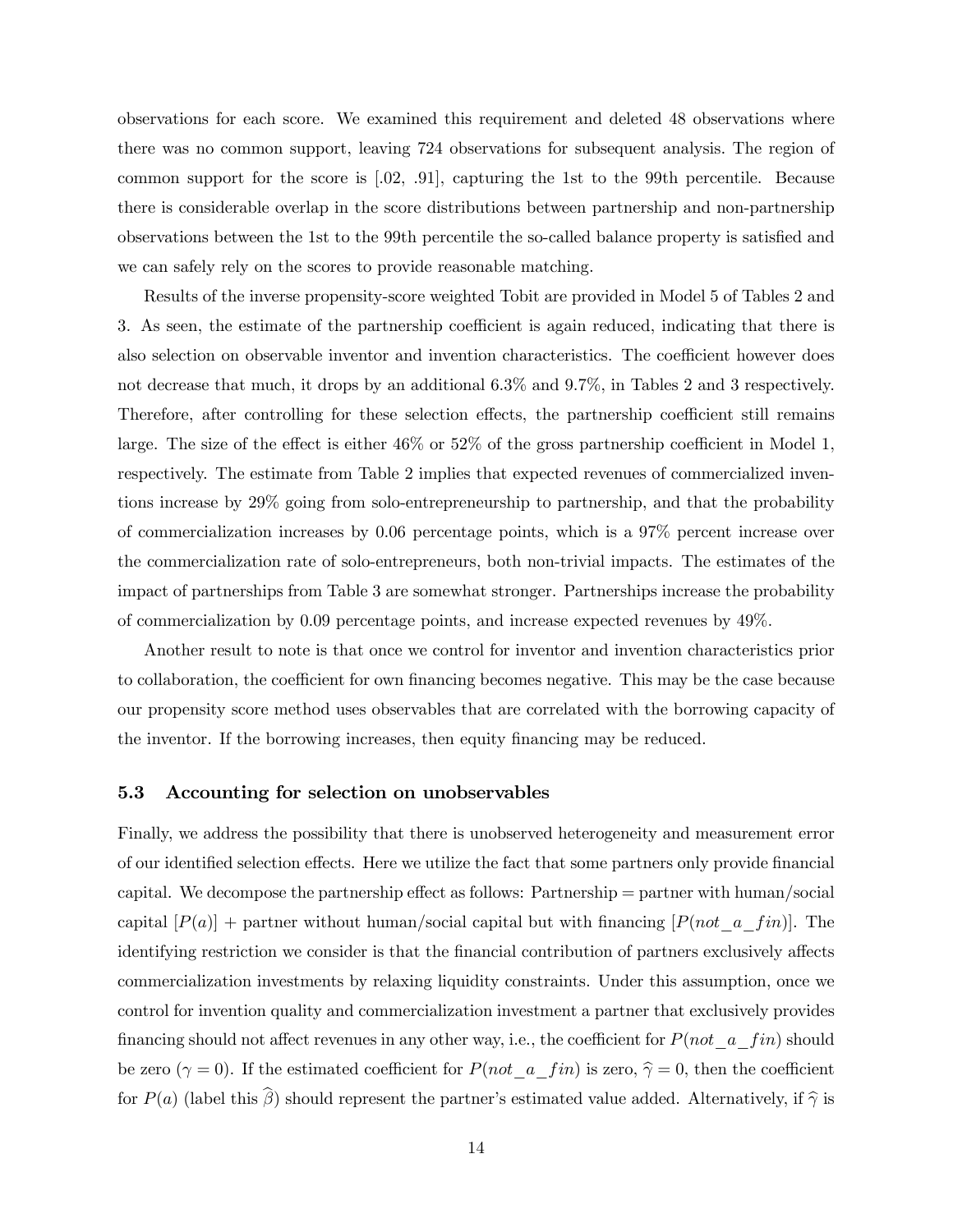positive, then there will likely be selection on unobservables and therefore  $\widehat{\beta}$  may have an upward bias.

Model 6 in Tables 2 (3) replaces Partnership with dummies for  $P(a)$  and  $P(not_a fin)$ . In Table 2 we find that  $\hat{\beta} = 7.09$  ( $p < 0.01$ ), and  $\hat{\gamma} = 6.52$  ( $p = 0.08$ ). Results in Table 3 are similar. Therefore, it appears that  $\widehat{\beta}$  is upwards biased due to selection on unobservables.

We proceed to separately identify the contribution of the partner's human/social capital from selection on unobservables. Rather than imposing further parametric restrictions to obtain point identification, we construct a lower bound for  $\widehat{\beta}$ . The effect of selection on unobservables may differ between partners who provide abilities and partners who only provide financing. We consider that conditional on inventor's assets the partnerships that receive only financing have on average higher quality than the rest of the partnerships. Astebro and Serrano (2011) derived this result in a model of selection into partnerships. The result is fairly general: partners that on average provide lower contributions can only compensate the opportunity cost of forming a partnership in projects of high quality.<sup>21</sup>This implies that the ventures where partners did not contribute value added in the form of human and social capital but provided financing are more likely to involve high quality inventions than in the rest of the ventures. In our econometric setting, this result is equivalent to have  $cov(P(a), Q) < cov(P(not \, a \, fin), Q)$ . The sign of this inequality allows us to calculate a lower bound of the partner's human/social capital:  $\beta^L = \hat{\beta} - 0.224 \hat{\gamma}^{22}$ Evaluating the right hand side of the bound at the estimated  $\hat{\beta}$  and  $\hat{\gamma}$ , we obtain  $\beta^L = 5.63$  (std. err. 1.99,  $p < 0.00$ ) and  $\beta^L = 6.95$  (std. err. 2.06,  $p < 0.00$ ) for the estimations presented in Table 2 and Table 3, respectively. Because we can safely assume that an upper bound for  $\beta$  is  $\widehat{\beta}$ , the best estimate of partner's human/social capital must lie in the range  $\beta \in (5.63, 7.09)$ . The lower bound represents a partnership coefficient that is lowered from 7.54 in Model 4 to 5.63 in Model 6 of Table 2, a 25% reduction. The lower bound is 37% of the gross partnership coefficient in Model 1. The lower bound remains economically meaningful. For example, the mean probability of commercialization increases from 0.06 to 0.12 at the estimated lower bound value added, and the effect on expected revenues is a 38% increase. As the lower bound estimate is higher for results in Table 3 we refrain from reporting those details. Note that this method returns estimates quite similar to those from the method controlling for observed heterogeneity.

 $^{21}$ The result depends on a positive complementarity between the invention quality, commercialization investment, and human and social capital. This is satisfied by most production functions.

<sup>&</sup>lt;sup>22</sup>Define  $bias(\hat{\beta}) = \frac{cov(P(a), Q)}{Var(P(a))}$  and  $bias(\hat{\gamma}) = \frac{cov(P(not_a\_a\_fin), Q)}{Var(P(not_a\_in))}$ .  $bias(\hat{\gamma}) = \hat{\gamma}$  since our theoretical model implies that the true value of  $\gamma$  is 0, while  $bias(\beta) = \beta - \beta$ . Rearranging and using that  $Cov(P(a), Q)$  $Cov(P(not_a\_fin), Q)$ , the lower bound  $\beta^L$  for  $\hat{\beta}$ , is  $\beta^L = \hat{\beta} - (\frac{Var(P(not_a\_a\_fin))}{Var(P(a))})\hat{\gamma} = \hat{\beta} - 0.224\hat{\gamma}$ . We have replaced  $Var(P(a))$  and  $Var(P(a \text{ not } a \text{ fin}))$  with their sample counterparts.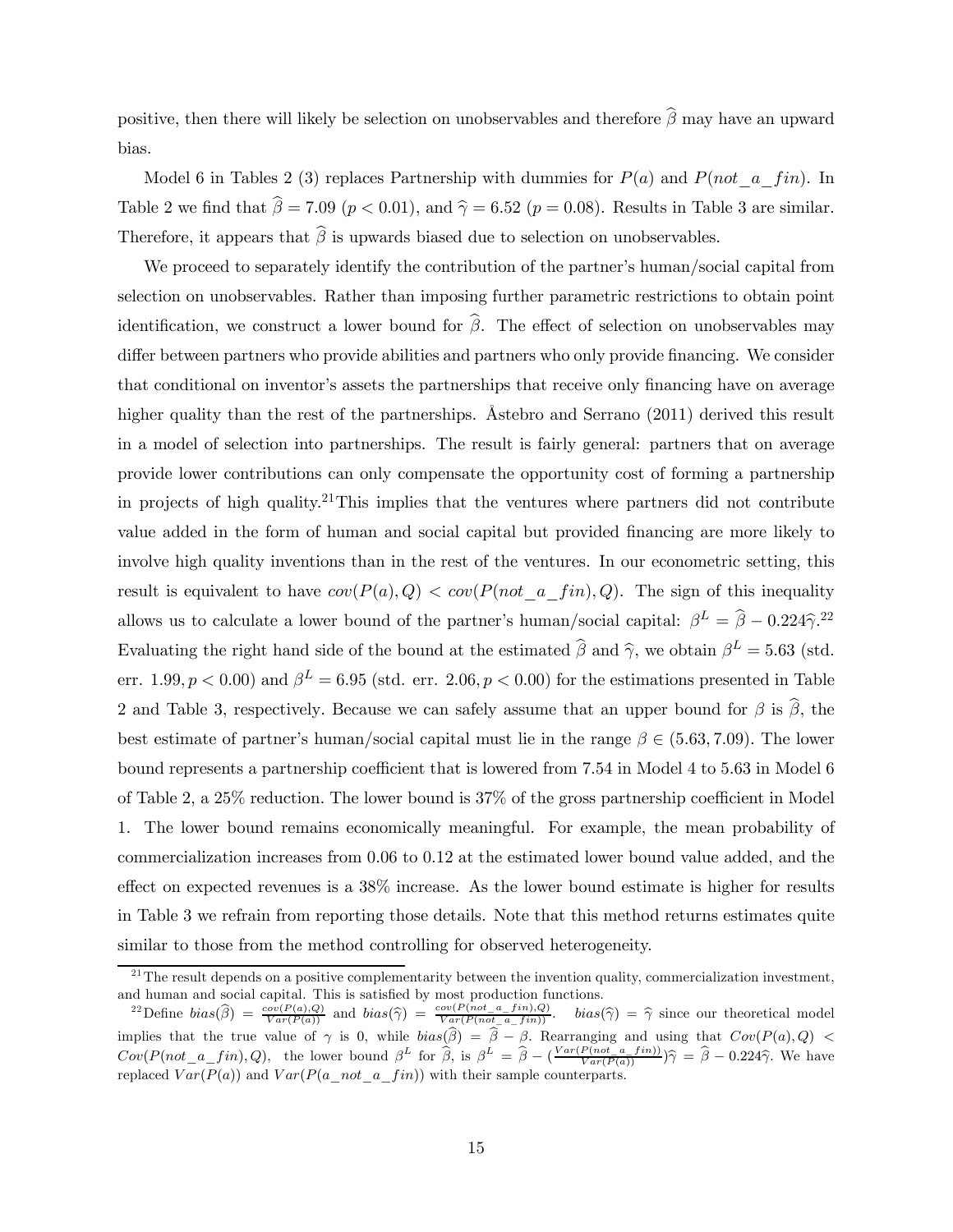As stated in the methods section there is the potential for selection bias due to address traceability and non-response. We therefore estimate a model for the probability of address traceability and a model for the probability of response from the traceable sample. We multiply the probabilities of tracing and response and invert the product for use as selection weight in the analysis (see Holt, Smith, and Winter (1980)). Results of regressions when applying these weights are reported in Table DI and DII in Appendix D. These results are qualitatively similar to those reported in the text where weights are not applied (Table 2 and 3). This indicates that while there were trace and response sampling biases, these did not covary strongly with the correlations in the model.

# 6 Conclusion

Business partners are an important feature of the economy, and in particular appear frequently among start-ups. This paper investigates the impact of business partners on invention commercialization success. Our survey suggests a very important role for business partners in commercialization success. Projects run by partnerships are five times more likely to reach commercialization, and they have mean revenues approximately ten times greater than projects run by solo-entrepreneurs. These gross differences may be due both to selection and business partners' value added.

We use several approaches to control for selection into partnership and find that the effect of partners' human and social capital represents an increase in the probability of commercialization at least between 0.06 and 0.09 points. These are economically meaningful values as the probability of commercialization for solo-entrepreneurs is 0.06. The estimated effect of partner human and social capital on revenues is also large, representing approximately either a 29% or a 38% increase in expected revenues, depending on the specification. Our findings also indicate that inventors are capital constrained, and that external financing is positively correlated with the partnership effect, but not very much, suggesting that partners may often not be the main external financier.

Our setting is admittedly unique. We likely examine a domain where good business partners' human and social capital may be considerably more useful than in regular start-ups such as the mom-and-pop corner store. In this respect our sample is probably similar to that in Kerr at al (2011). At the same time our sample does not contain many projects that receive formal VC funding and our results may reflect this fact.<sup>23</sup> Our data exhibited some limitations, such as not providing information on the number of partners, the division of equity in the venture, and the

 $23$ The fraction which received VC financing was 0.8%, too small to be analyzeable in our study.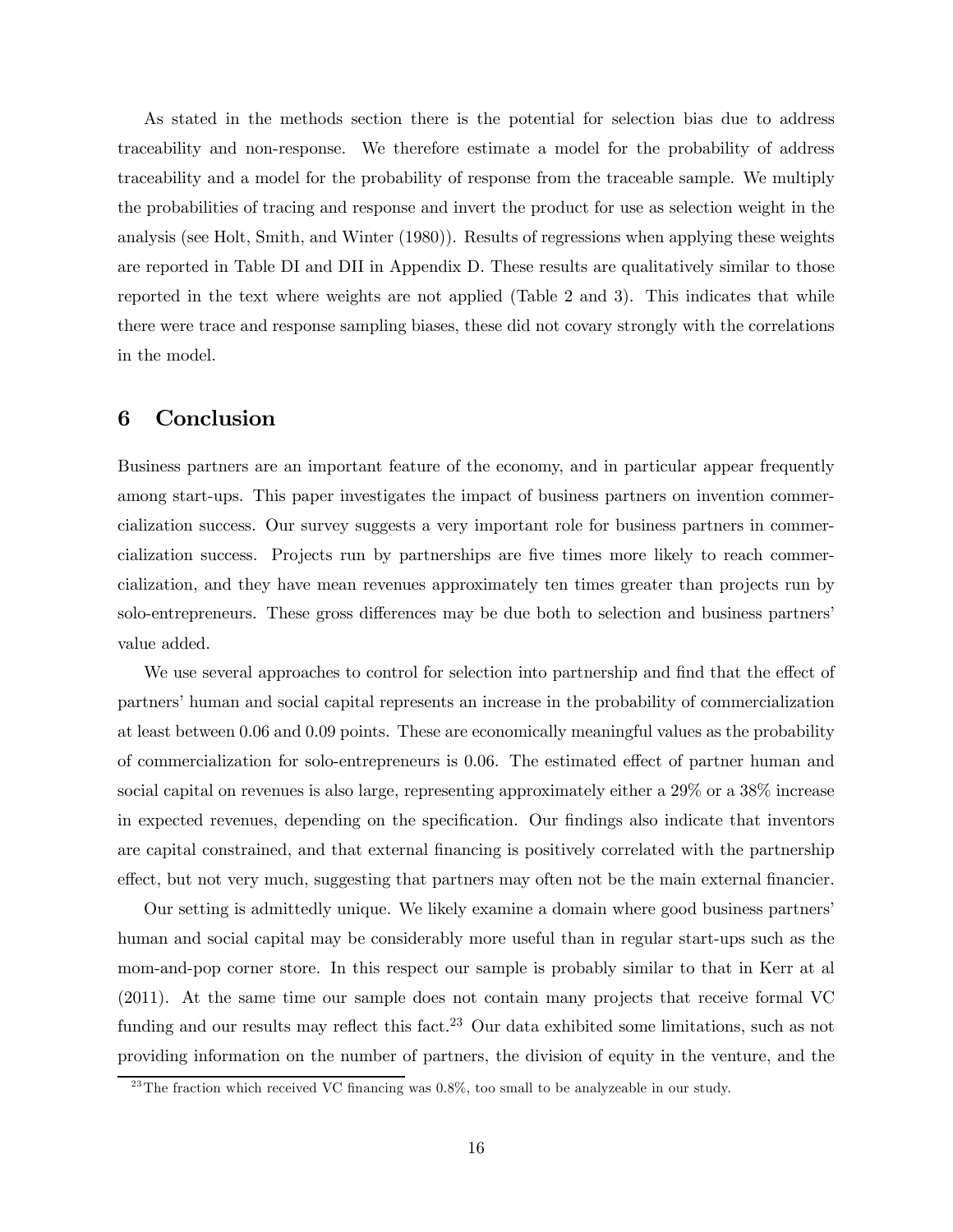characteristics of partners. These limitations provide opportunities for future research to further examine the value added of business partners.

Our work contributes to the literature in several ways. To our knowledge this is the first paper to examine the performance consequences when an inventor obtains business partners. The paper echoes previous concerns about selection into financial agreements potentially contaminating estimates of the value of such agreements for early stage businesses. We suggest some alternate and slightly novel approaches to solving this contamination issue. Business partners operate differently than business angel groups and much differently than formal venture capital and the merits of business partners as financial intermediaries should be studied in more detail. Nevertheless, our results provide complementary evidence to the many other studies of both formal and informal venture capital which show that there are real perfomance consequences associated with non-financial assets provided to early-stage ventures.

Our results would suggest that a major policy leverage to increase commercialization rates and revenues for early-stage businesses is to make it easier for inventors and partners to meet. This would take different forms than the typical policy levers to stimulate the provision of venture financing, and is likely to be less costly. Entrepreneurship clubs, breakfast networking meetings and other activities that intend to match inventors with potential partners come to mind as possible vehicles. The results also hint at how business partners may raise their ability to be successful.

# References

- Astebro, T. (2003): "The Return to Independent Invention: Evidence of Risk Seeking, Extreme Optimism or Skewness-Loving?," The Economic Journal, 113 (484), 226—239.
- ASTEBRO, T., AND I. BERNHARDT (2003): "Start-Up Financing, Owner Characteristics and Survival," Journal of Economics and Business, 55(4), 303—320.
- Astebro, T., and C. J. Serrano (2011): "Business Partners, Financing, and the Commercialization of Inventions," NBER Working Paper 17181.
- BAKER, K., AND G. ALBAUM (1986): "New Product Screening Decision," Journal of Product Innovation Management, 3 (1), 32—39.
- BASS, F. M. (1969): "A New Product Growth Model for Consumer Durables," Management Science, 15, 215—27.
- Beckman, C. M., and M. D. Burton (2008): "Founding the Future: Path Dependence in the Evolution of Top Management Teams from Founding to IPO," Organization Science, 19 (1), 3—24.
- Burton, M. D., P. C. Anderson, and H. E. Aldrich (2009): "Owner Founders, Nonowner Founders and Helpers," in New Firm Creation in the United States, International Studies in Entrepreneurship, ed. by P. Reynolds, and R. Curtin. Springer Science-Business Media.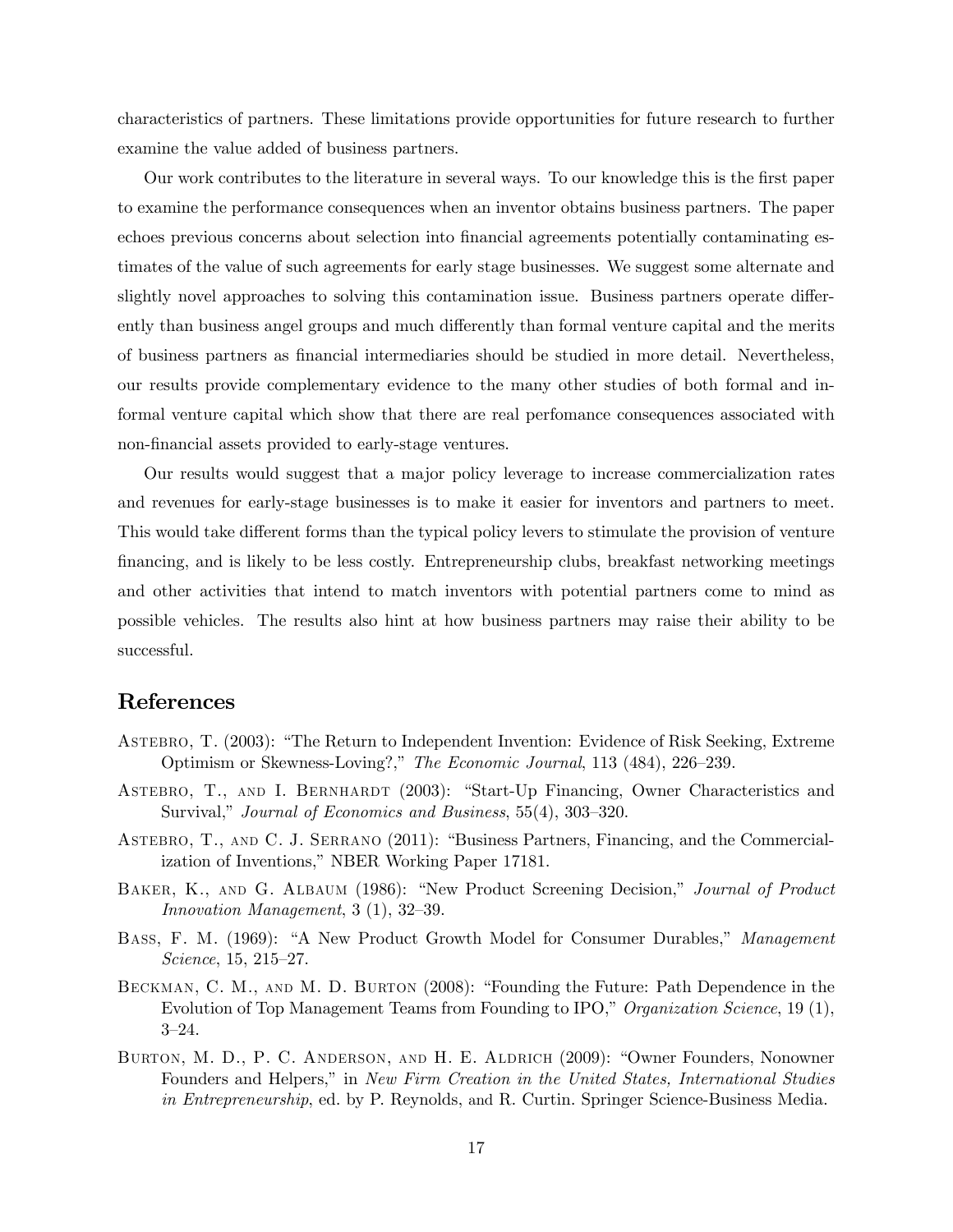- Campbell, D., and D. Fiske (1959): "Convergent and Discriminant Validation by the Multitrait-Multi-method Matrix," *Psychological Bulletin*, 56  $(2)$ , 81 $\dot{\text{U}}$ 105.
- Cressy, R. (1996): "Are business startups debt rationed?," The Economic Journal, 106, 1253— 1270.
- Cronbach, L. (1951): "Coefficient alpha and the internal structure of tests," Psychometrika, 16 (3), 297—334.
- FAIRLIE, R. W., K. KAPUR, AND S. GATES (2009): "Is Employer-Based Health Insurance a Barrier to Entrepreneurship?," Working Paper University of California, Santa Cruz.
- FAZZARI, S. M., R. G. HUBBARD, AND B. C. PETERSEN (2000): "Investment-cash flow sensitivities are useful: A comment on Kaplan and Zingales," Quarterly Journal of Economics, 115 (2), 695—705.
- Fischhoff, B. (1975): "Hindsight Is Not Equal to Foresight: The Effect of Outcome Knowledge on Judgment under Uncertainty," Journal of Experimental Psychology: Human Perception and Performance, 1(3), 288—299.
- Giuri, P., M. Mariani, S. Brusoni, G. Crespi, D. Francoz, A. Gambardella, W. Garcia-Fontes, A. Geuna, R. Gonzales, D. Harhoff, K. Hoisl, C. L. Bas, A. Luzzi, L. Magazzini, L. Nesta, O. Nomaleri, N. Palomeras, P. Patel, M. Romanelli, and B. Verspagen (2007): "Inventors and invention processes in Europe: Results from the PatVal-EU survey," Research Policy, 36 (8), 1107-1127.
- Goldfarb, B. D., G. Hoberg, D. Kirsch, and A. J. Triantis (2009): "Does Angel Participation Matter? An Analysis of Early Venture Financing," University of Maryland, Robert H. Smith School of Business, Working Paper No. RHS-06-072.
- GRAHAM, J., AND S. HOFER (2000): *Multiple Imputation in Multivariate Research*. Hillsdale, NJ: Erlbaum.
- HALL, B. H., AND J. LERNER (2010): "The Financing of R&D and Innovation," in *Handbook* of the Economics of Innovation, ed. by B. H. Hall, and N. Rosenberg, chap. 14. Elsevier North-Holland.
- HARRISON, R. T., C. M. MASON, AND P. J. ROBSON (2010): "The Determinants of Long Distance Investing by Business Angels: Evidence from the United Kindom," Entrepreneurship and Regional Development, 22(2), 113—137.
- HELLMANN, T., AND M. PURI (2000): "The interaction between product market and financing strategy: the role of venture capital," Review of Financial Studies, 13, 959–84.
- HIRANO, K., G. W. IMBENS, AND G. RIDDER (2003): "Efficient Estimation of Average Treatment Effects Using the Estimated Propensity Score," Econometrica, 71(4), 1161—90.
- Hochberg, Y. V., A. Ljungqvist, and Y. Lu (2007): "Whom You Know Matters: Venture Capital Networks and Investment Performance," Journal of Finance, 62(1), 251—301.
- Holt, D., T. Smith, and P. Winter (1980): "Regression analysis of data from complex surveys," Journal of the Royal Statistical Society, 143 (4), 474–487.
- Hsu, D. (2004): "What Do Entrepreneurs Pay for Venture Capital Affiliation?," Journal of Finance, 59, 1805—44.
- Imbens, G. W., and T. Lemieux (2010): "Regression Discontinuity Designs: A Guide to Practice," Journal of Economic Literature, 48, 281—355.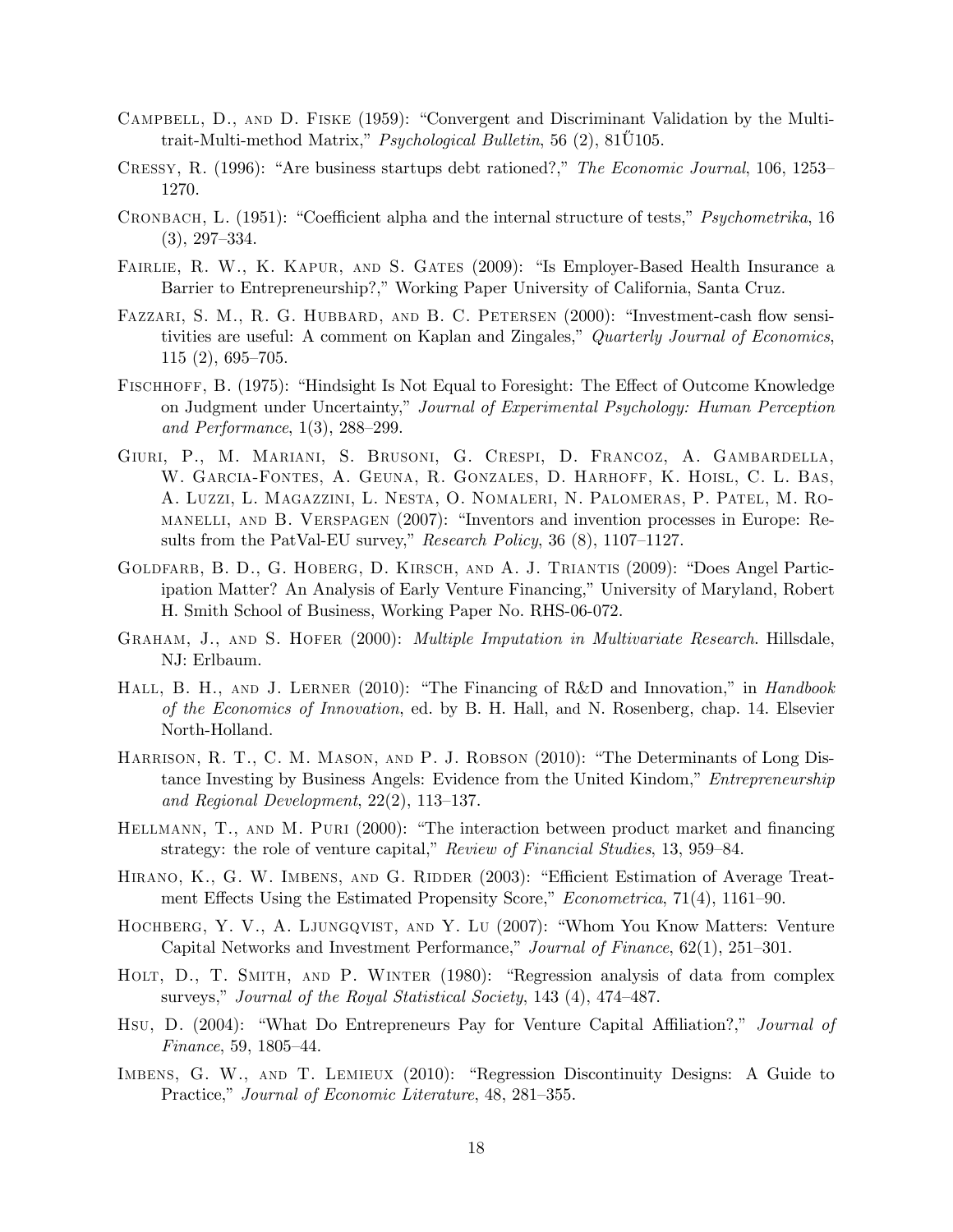- Kerr, W. R., J. Lerner, and A. Schoar (2011): "The Consequences of Entrepreneurial Finance: Evidence from Angel Financings," Review of Financial Studies, Forthcoming.
- LITTLE, R. J. A., AND D. RUBIN (1987): Statistical analysis with missing data. John Wiley & Sons, New York.
- MASON, C. M. (2009): "Venture Capital: A Geographical Perspective," in Handbook of Research on Venture Capital, ed. by H. Landström. Edward Elgar Publishing Limited, Cheltenham, UK.
- MCDONALD, J. F., AND R. A. MOFFITT (1980): "The Uses of Tobit Analysis," The Review of Economics and Statistics, 62 (2), 318—321.
- Olley, S., and A. Pakes (1996): "The Dynamics of Productivity in the Telecommunications Equipment Industry," Econometrica, 64 (6), 1263—1298.
- Prowse, S. (1998): "Angel investors and the market for angel investments," Journal of Banking and Finance, 22, 785—792.
- Ruef, M., H. E. Aldrich, and N. M. Carter (2003): "The Structure of Founding partnerships: Homophily, Strong Ties, and Isolation among U.S. Entrepreneurs," American Sociological Review, 68(April), 195—222.
- Sahlman, W. A. (1990): "The Structure and Governance of Venture-Capital Organizations," Journal of Financial Economics, 27 (2), 473—521.
- Shane, S. (2008): "The importance of angel investing in financing the growth of entrepreneurial ventures," Working Paper, U.S. Small Business Administration, Office of Advocacy.
- Sorensen, M. (2008): "How Smart is Smart Money? An Empirical Two-Sided Matching Model of Venture Capital," Journal of Finance, 52 (6), 2725—62.
- Sudek, R., C. Mitteness, and M. Baucus (2008): "Betting on the horse or the jockey: The impact of expertise on angel investing," Academy of Management Best Paper Proceedings.
- Trajtenberg, M., G. Shiff, and R. Melamed (2006): "The Names Game, Using Inventors Patent Data in Economic Research," NBER Working Paper 12479.
- URBAN, G. L., AND J. R. HAUSER (1993): *Design and Marketing of New Products*. Englewood Cliffs, NJ: Prentice-Hall.
- van Buuren, S., H. C. Boshuizen, and D. L. Knook (1999): "Multiple imputation of missing blood pressure covariates in survival analysis," Stat Med, 18, 681—694.
- VAN-OSNABRUGGE, M., AND R. ROBINSON (2000): Angel Investing: Matching Start-up Funds With Start-up Companies - A Guide For Entrepreneurs And Individual Investors. John Wiley & Sons Inc.
- WILTBANK, R. E. (2009): "Siding with the Angels: Business Angel Investing promising outcomes and effective strategies," British Business Angel Association and NESTA.
- WILTBANK, R. E., AND W. BOEKER (2007): "Returns to Angel Investors in Groups," Kauffman Foundation.
- WONG, A., M. BHATIA, AND Z. FREEMAN (2009): "Angel Finance: The other Venture Capital," Strategic Change, 18, 221—30.
- WONG, P. K., AND Y. P. HO (2007): "Characteristics and Determinants of Informal Investment in Singapore," Venture Capital, 9 (1), 43—70.
- WOOLRIDGE, J. M. (2007): *Econometric Analysis of Cross Section and Panel Data*. MIT Press.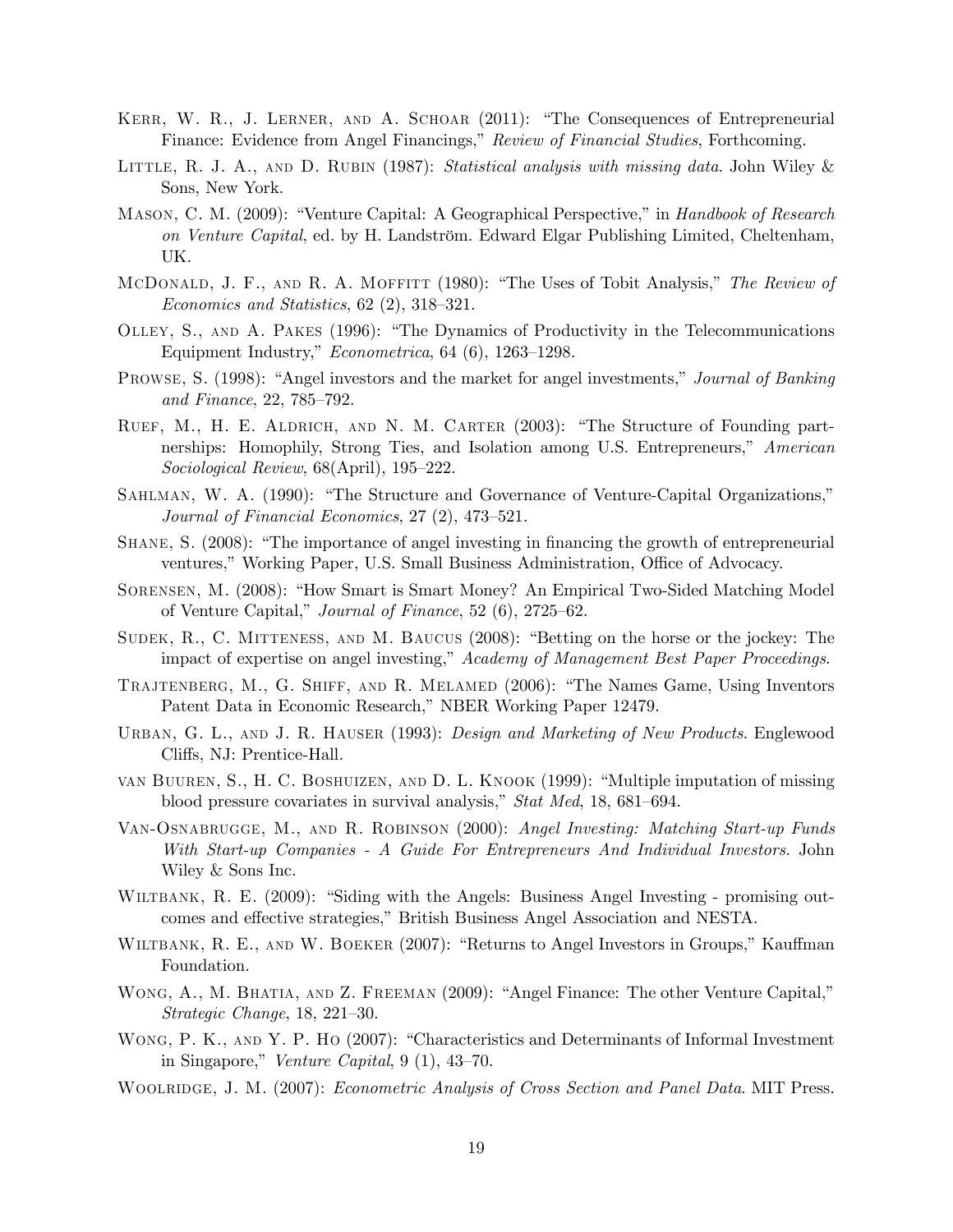Table 1: Commercialization, Invention Quality, R and D Expenditures and Revenues by Soloentrepreneurs and Teams.

All data are in Cdn 2003 dollars. Each missing item response has been imputed five times. Means are computed using the formulae in Little and Rubin (1987).

|  |  | A. Percentage of projects with partnerships and contributions by partners |
|--|--|---------------------------------------------------------------------------|
|--|--|---------------------------------------------------------------------------|

| Percentage partnerships $(\%)$                                                                                          | 21.0                 |
|-------------------------------------------------------------------------------------------------------------------------|----------------------|
| Contributions among partnerships $(\%)$                                                                                 |                      |
| Only financing<br>With both financing and human or social capital<br>Without financing and with human or social capital | 16.1<br>36.8<br>47.1 |

B. Characteristics of projects unconditional on commercialization

|                                                                 | All     | Partnership | Solo-<br>entrepreneur |
|-----------------------------------------------------------------|---------|-------------|-----------------------|
| Percentage with                                                 |         |             |                       |
| positive CIC review $(\%)$                                      | 21.5    | 35.5        | 17.8                  |
| Mean R&D expenditures $(\$)$                                    |         |             |                       |
| by inventor prior to the CIC review                             | 22,518  | 90,364      | 4,725                 |
| Mean commercialization                                          |         |             |                       |
| investment $(\$)$                                               | 24,823  | 70,690      | 12,792                |
| Mean commercialization                                          |         |             |                       |
| revenues $(\$)$                                                 | 67,432  | 232,397     | 24,196                |
| Probability of commercialization $(\%)$                         | 10.9    | 29.9        | 5.9                   |
| C. Characteristics of projects conditional on commercialization |         |             |                       |
| Percentage with                                                 | 49.3    | 55.0        | 41.7                  |
| positive CIC review $(\%)$                                      |         |             |                       |
| Mean R&D expenditures $(\$)$                                    | 166,009 | 282,354     | 10,882                |
| by inventor prior to the CIC review                             |         |             |                       |
| Mean commercialization                                          |         |             |                       |
| investment $(\$)$                                               | 110,343 | 169,732     | 31,158                |
| Mean commercialization                                          |         |             |                       |
| revenues $(\$)$                                                 | 619,739 | 776,238     | 411,073               |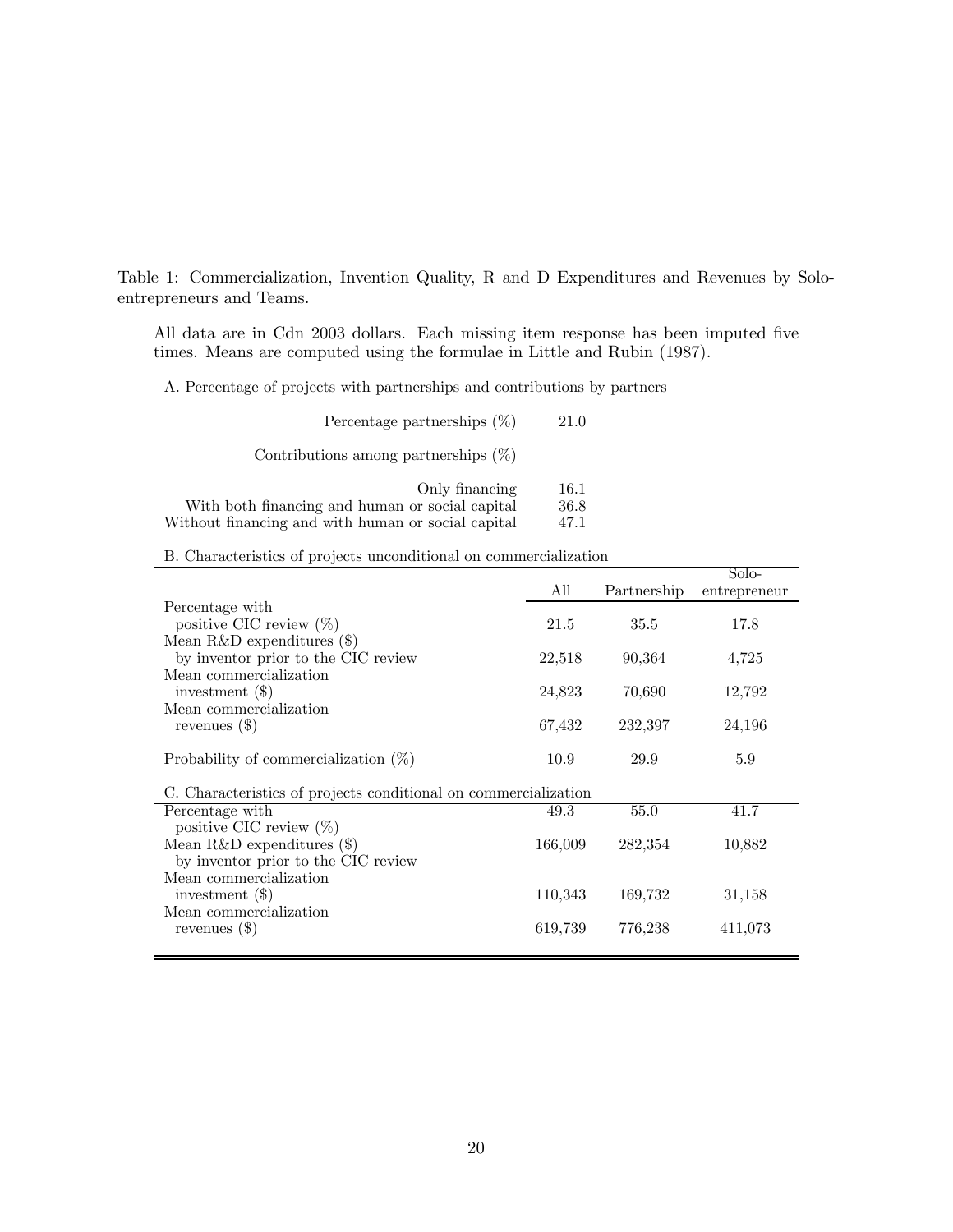|  |  |  |  |  |  | Table 2: Tobit Regression Analysis of Commercialization Revenues |  |
|--|--|--|--|--|--|------------------------------------------------------------------|--|
|--|--|--|--|--|--|------------------------------------------------------------------|--|

Dependent variable = log(commercialization revenues). Regressions include dummy variables controlling for industry and year. Standard errors in parenthesis. \*\*\*, \*\* or \* mean the coefficient is significant at the 1 percent, 5 percent or 10 percent level, respectively. Missing item data are multiple imputed. Coefficient estimates and standard errors are constructed using the formulae in Little and Rubin (1987).

|                                      | Model 1     | Model 2     | Model 3     | Model 4     | Model 5     | Model 6           |
|--------------------------------------|-------------|-------------|-------------|-------------|-------------|-------------------|
|                                      |             |             |             |             | Propensity  |                   |
|                                      |             |             |             |             | Score       |                   |
|                                      |             |             |             |             | Weighted    |                   |
|                                      | Tobit       | Tobit       | Tobit       | Tobit       | Tobit       | Tobit             |
| Partnership effects                  |             |             |             |             |             |                   |
| Partnership                          | $15.25***$  | $11.68***$  | $7.54***$   | $7.54***$   | $7.06***$   |                   |
|                                      | (2.38)      | (2.14)      | (1.94)      | (1.92)      | (1.84)      |                   |
| Partner with human/social capital    |             |             |             |             |             | $7.09***$         |
|                                      |             |             |             |             |             | (2.01)            |
| Partner without human/social capital |             |             |             |             |             | $6.52*$           |
| but with financing                   |             |             |             |             |             | (3.69)            |
| Control variables                    |             |             |             |             |             |                   |
| Positive evaluation                  |             | $5.44***$   | 3.02        | 3.05        | 2.19        | $\overline{3.11}$ |
|                                      |             | (2.15)      | (1.98)      | (1.98)      | (1.94)      | (1.98)            |
| R&D expenditures                     |             | $1.57***$   | $0.54*$     | 0.48        | $-0.30$     | 0.49              |
|                                      |             | (0.35)      | (0.33)      | (0.33)      | (0.29)      | (0.33)            |
| Commercialization                    |             |             | $1.61***$   | $1.14***$   | $1.00***$   | $1.19***$         |
| investment                           |             |             | (0.28)      | (0.31)      | (0.31)      | (0.32)            |
| Commercialization                    |             |             |             | $1.05**$    | $1.32***$   | $1.01**$          |
| labor                                |             |             |             | (0.44)      | (0.48)      | (0.44)            |
| Constant                             | $-25.07***$ | $-34.22***$ | $-31.78***$ | $-32.71***$ | $-25.76***$ | $-32.17***$       |
|                                      | (4.70)      | (5.43)      | (4.98)      | (5.05)      | (4.49)      | (4.98)            |
| Sigma                                | $14.88***$  | $13.37***$  | $11.97***$  | $11.81***$  | $9.51***$   | $11.87***$        |
|                                      | (1.44)      | (1.28)      | (1.13)      | (1.11)      | (0.91)      | (1.12)            |
| Pseudo $R^2(\%)$                     | 0.09        | 0.13        | 0.18        | 0.19        | 0.14        | 0.18              |
| N                                    | 772         | 772         | 772         | 772         | 724         | 772               |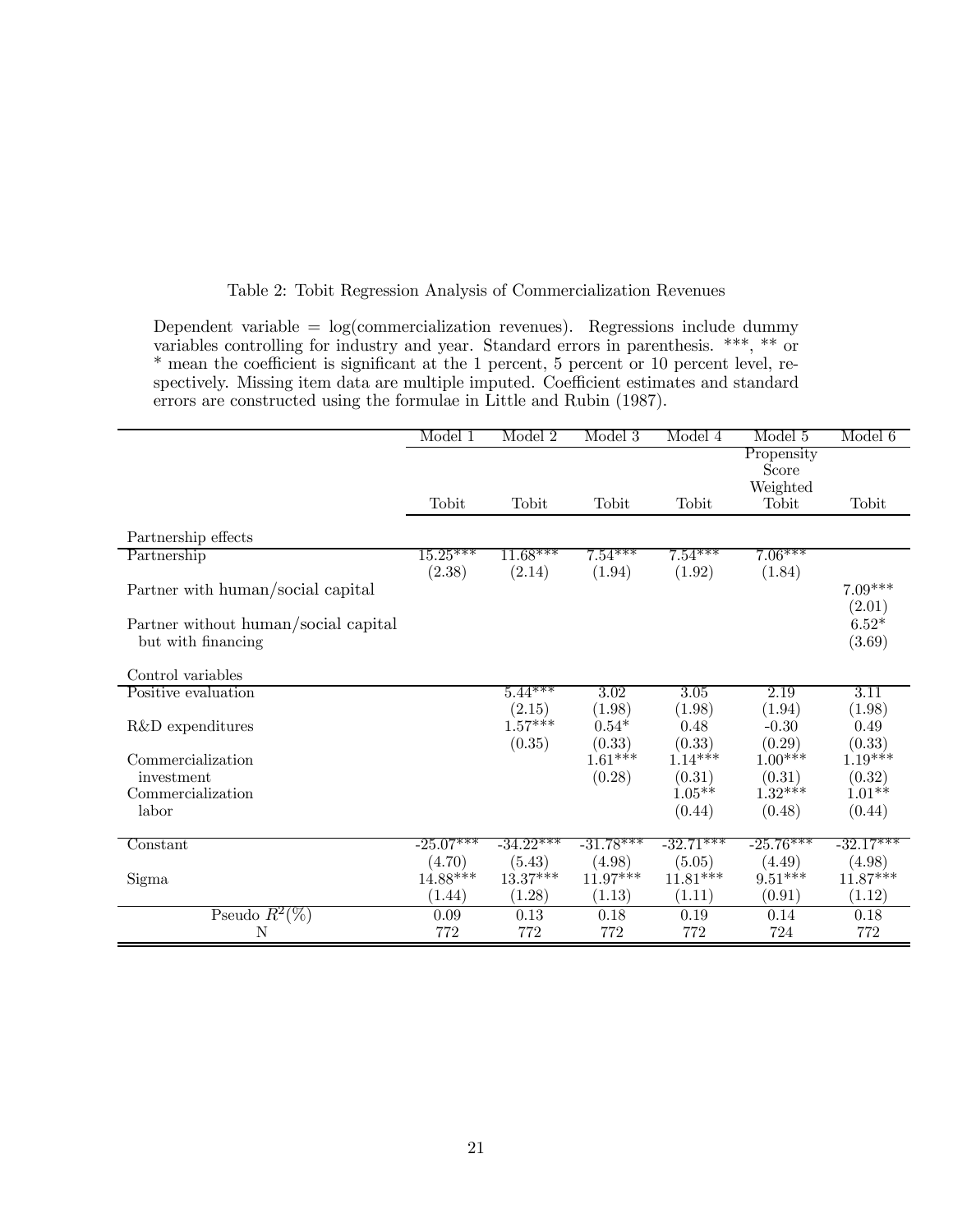Table 3: Tobit Regression Analysis of Commercialization Revenues with Inventor's and Other's Capital

Dependent variable =  $log(commercialization$  revenues). Regressions include dummy variables controlling for industry and year. Standard errors in parenthesis. \*\*\*, \*\* or \* mean the coefficient is significant at the 1 percent, 5 percent or 10 percent level, respectively. Missing item data are multiple imputed. Coefficient estimates and standard errors are constructed using the formulae in Little and Rubin (1987).

|                                      | Model 2             | Model 3             | Model 4             | Model 5             | Model 6             |
|--------------------------------------|---------------------|---------------------|---------------------|---------------------|---------------------|
|                                      |                     |                     |                     | Propensity          |                     |
|                                      |                     |                     |                     | Score               |                     |
|                                      |                     |                     |                     | Weighted            |                     |
|                                      | Tobit               | Tobit               | Tobit               | Tobit               | Tobit               |
|                                      |                     |                     |                     |                     |                     |
| Partnership effects                  |                     |                     |                     |                     |                     |
| Partnership                          | $10.28***$          | $9.26***$           | $8.83***$           | $7.98***$           |                     |
|                                      | (2.08)              | (2.08)              | (2.02)              | (1.92)              |                     |
| Partner with human/social capital    |                     |                     |                     |                     | $8.45***$           |
|                                      |                     |                     |                     |                     | (2.10)              |
| Partner without human/social capital |                     |                     |                     |                     | $6.66*$             |
| but with financing                   |                     |                     |                     |                     | (3.81)              |
| Control variables                    |                     |                     |                     |                     |                     |
| Positive evaluation                  | $5.03***$           | $4.30**$            | $4.29**$            | $4.02**$            | $4.31***$           |
|                                      |                     |                     |                     |                     |                     |
|                                      | (2.06)<br>$1.90***$ | (2.05)<br>$1.74***$ | (2.02)<br>$0.81**$  | (2.05)<br>$-0.56*$  | (2.03)<br>$0.86**$  |
| Own financing                        | (0.36)              |                     |                     |                     |                     |
|                                      |                     | (0.36)<br>$0.43**$  | (0.37)<br>0.22      | (0.28)<br>$0.40*$   | (0.37)              |
| External financing                   |                     |                     |                     |                     | 0.25                |
| Commercialization                    |                     | (0.22)              | (0.21)<br>$1.73***$ | (0.22)<br>$2.13***$ | (0.22)<br>$1.70***$ |
| labor                                |                     |                     | (0.44)              | (0.46)              | (0.44)              |
|                                      |                     |                     |                     |                     |                     |
| $Constant$                           | $-36.38***$         | $-35.37***$         | $-33.67***$         | $-24.01***$         | $-33.22***$         |
|                                      | (5.54)              | (5.42)              | (5.17)              | (4.50)              | (5.12)              |
| Sigma                                | $13.02***$          | 12.83***            | 12.31               | $9.22***$           | $12.39***$          |
|                                      | (1.24)              | (1.22)              | (1.17)              | (0.88)              | (1.18)              |
| Pseudo $R^2(\%)$                     | 0.15                | 0.15                | 0.17                | 0.12                | 0.17                |
| Ν                                    | 772                 | 772                 | 772                 | 742                 | 772                 |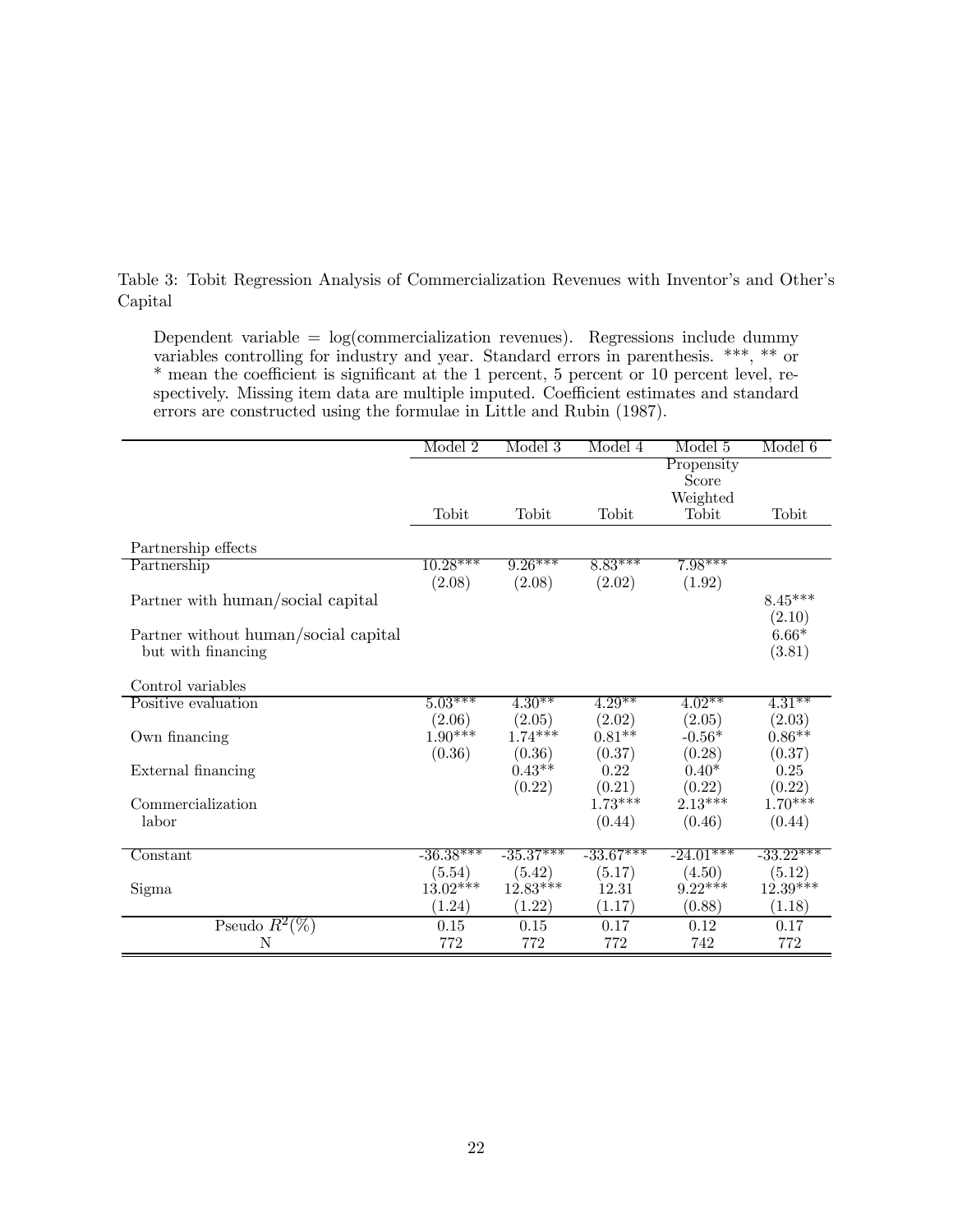# Appendix: Data and Tables

### Appendix A: Further Details on Inventor Sample and Sampling Process

The sample is drawn from the universe of inventor-entrepreneurs using the services of the CIC. One important feature of our sample is that there was full personal contact information recorded for the inventor by the CIC at the time of assessment (name, title, home telephone number, home address, business telephone number). This proved a benefit over studies that use patents to track inventors (c.f. Giuri et al. (2007); Trajtenberg, Shiff, and Melamed (2006)). Patent records provide only the name and only sometimes the address of the inventor. A drawback was that the CIC as a rule only recorded the initial of the first name, making it more difficult to find exact name matches when searching telephone directories for updated information.

Using records from the Canadian Innovation Center, in 2004 we extracted a list of 6,405 records with inventors who had submitted ideas for CIC review between 1994 and 2001. This list was edited down to 4,425 records, deleting all but one application from the same inventor. Similarly to Giuri et al. (2007) we then used a tiered match search algorithm to search for the inventors' current home addresses and home phone numbers using the Yellow Pages. The results appear in Table A1.

We were able to match 45% of records (1,978 records). In contrast, Giuri et al. (2007) obtained 64% exact matches of patent holders in the White and Yellow pages. The percentage of matches was lower than that of Giuri et al.  $(2007)$  for several reasons. First, we identified 610 records (14%) where there were more than one match but typically fewer than four. Although it would have been possible to call these to find the inventor, we did not do so due to budget constraints. Second, as our records contained only the initial of the first name, we had more inventors with multiple matching records  $(41.5\%)$ . Finally, our sample consisted of  $25\%$  stayers and 75% movers, while the European survey contained  $64\%$  stayers; since our inventors moved more often, it was more difficult to trace them.

The Survey Research Centre mailed out 1,841 letters on Friday January 30th 2004, the difference being used for two pre-test rounds and the elimination of another 8 records that upon closer scrutiny had inventors with multiple submissions. After 71 refusals to participate were obtained the final sample size was 1,770. Contact attempt results are presented in Table A2.

Many numbers in the sample did not lead to contact with an inventor, for any of the following reasons, moved, not in service, wrong number, and the person reached was not the inventor. By excluding these numbers (dispositions 3, 4, 5, and 10), we can calculate a traceable rate by dividing the remaining contacted numbers over the sample total. Excluded dispositions corresponded to 418 observations. The traceable rate was  $1352/1770 = 76\%$ . The response rate can be calculated among the remaining cases by multiplying the contact rate by the cooperation rate. Using disposition codes to represent the number of such observations, the response rate is,

$$
\frac{7+8+9+11+12+13+14}{1+2+7+8+9+11+12+13+14}
$$
, 
$$
\frac{13+9}{8+9+11+12+13+14}
$$

which equals 61%.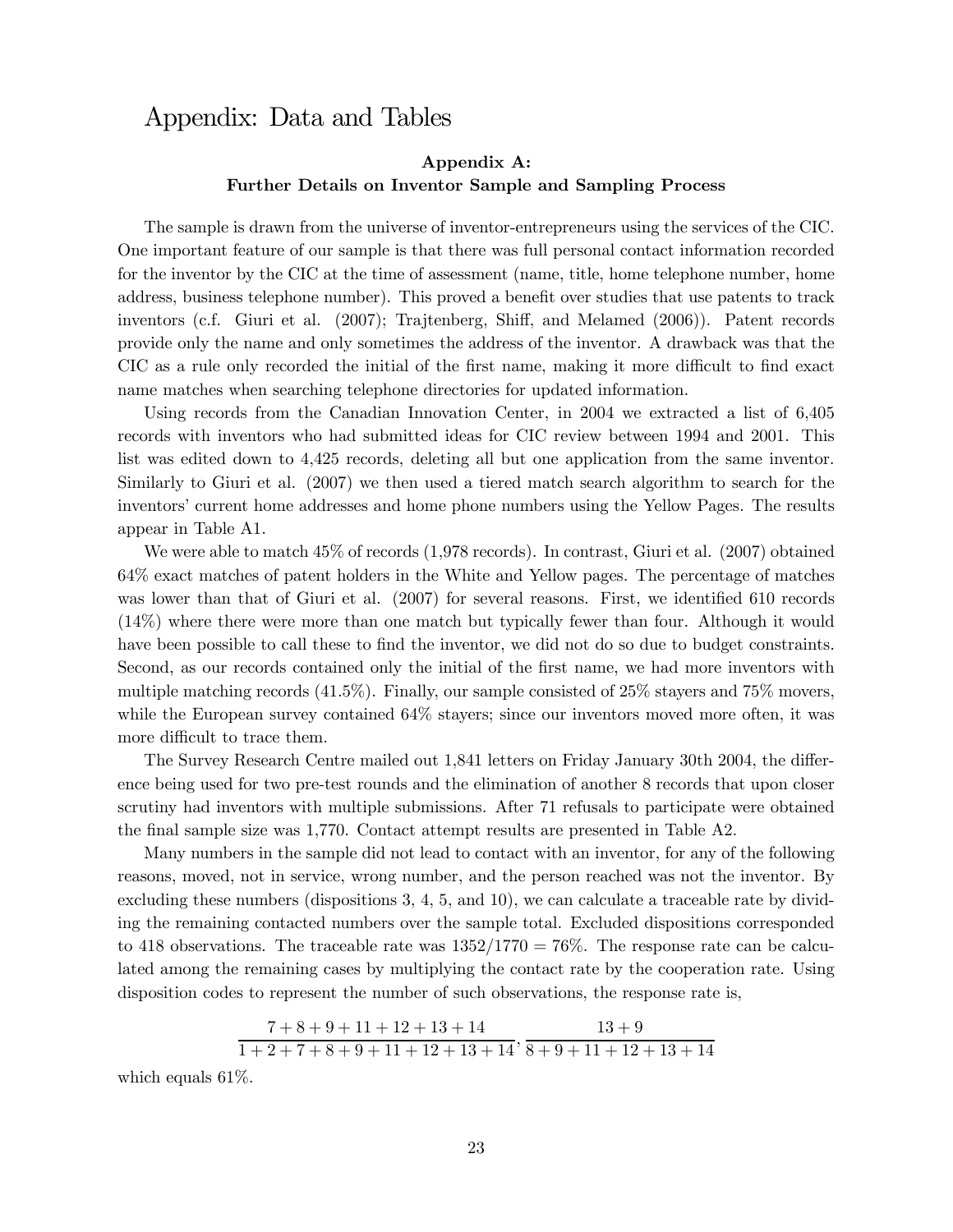|                                            | Number | Percentage |
|--------------------------------------------|--------|------------|
| Record where details did not change        | 948    | $21.4\%$   |
| Record with new phone number, same address | 160    | $3.6\%$    |
| Record with new address, same phone number | 371    | 8.4%       |
| (local move)                               |        |            |
| Record with new address and phone number   | 499    | $11.3\%$   |
| Excessive number of name matches with no   | 1,355  | 30.6%      |
| matching address/phone $(> 3)$             |        |            |
| Multiple name matches with non-matching    | 610    | 13.8%      |
| address and phone $(\leq 3)$               |        |            |
| No matching record                         | 482    | $10.9\%$   |
| Total                                      |        | 100\%      |

Table A1: Address Match Results

| Table A2: Contacts Attempt Results |  |  |
|------------------------------------|--|--|

| Disposition | Description                             | # of           |
|-------------|-----------------------------------------|----------------|
| Code        |                                         | Records        |
|             | No Answer/Answering Machine             | 79             |
| 2           | Busy                                    | $\overline{2}$ |
| 3           | Not in service                          | 164            |
| 4           | Wrong Number                            | 136            |
| 5           | Moved                                   | 18             |
| 6           | Callback - No interview started         | 0              |
|             | Callback - partial interview            | $\overline{2}$ |
| 8           | Refusal                                 | 390            |
| 9           | Refusal - partial interview             | 49             |
| 10          | Person did not submit invention to CIC  | 100            |
| 11          | Person not available during study hours |                |
| 12          | Other                                   | 22             |
| 13          | Complete                                | 781            |
| 14          | Deceased                                | 21             |
|             |                                         |                |

Total 1770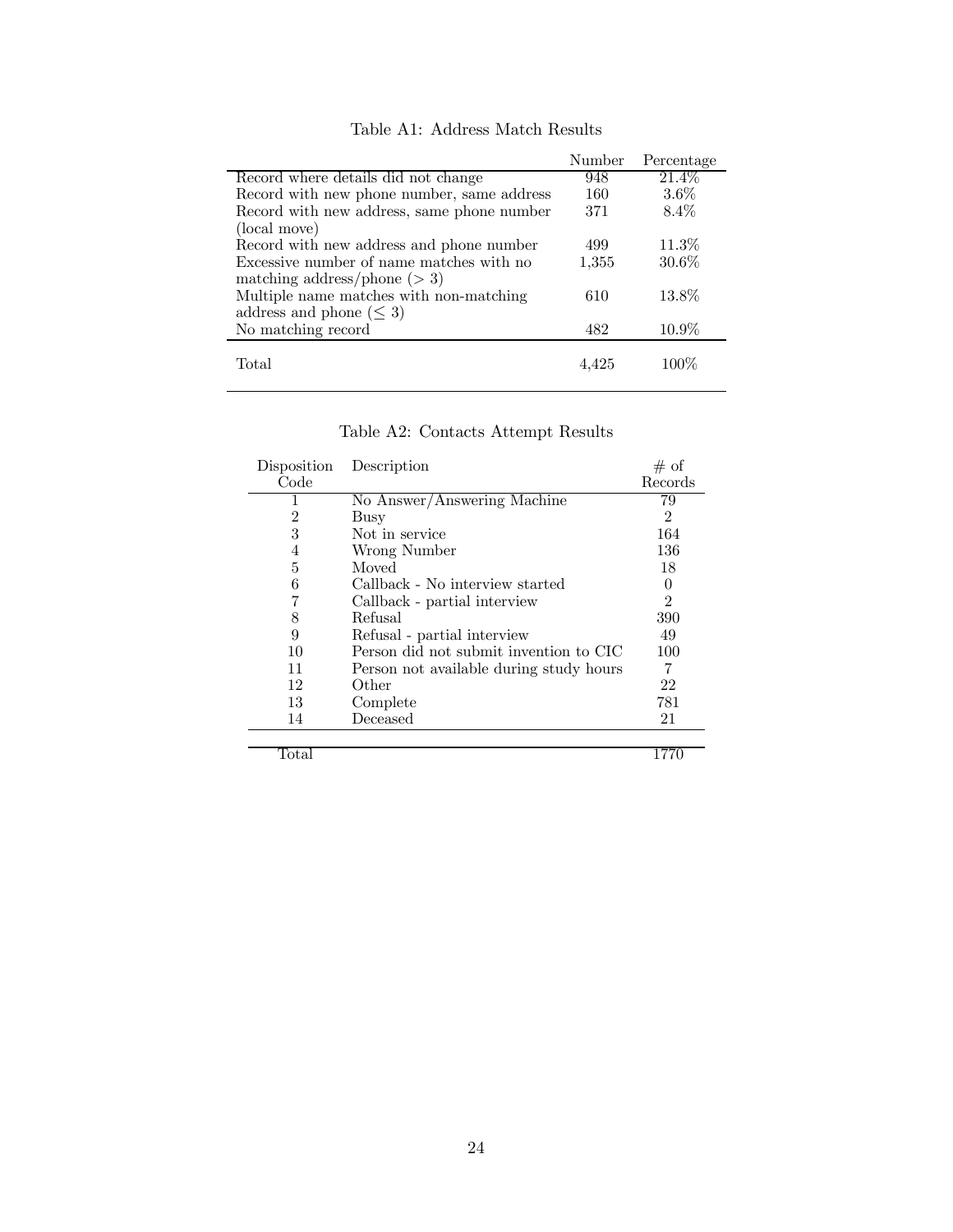#### Appendix B:

### Method for Computing Discounted Present Value of Future Commercialization Revenues

The method follows Åstebro (2003) Data on revenues  $X_1, \ldots, X_N$  for year  $1, \ldots N$ , are collected for 84 commercialized inventions for which 41 had revenues right censored by the survey date 2003. For products that were not yet discontinued by the time of the survey, indexed by  $l$ , information on  $X_l, \ldots, X_N$  is not available. For these, the revenues from l to N was estimated using forecasts.

First, the expected duration of product sales,  $E(N)$ , was estimated to have a geometric duration distribution function with the parameter  $\alpha = 0.09$ . The expected duration for innovation j at time l is therefore  $E(N|N < l) = (l + 1/\alpha)$ .

Second, we forecasted  $X_l, \ldots, X_{E(N)}$  using the sales forecast model of Bass (1969). The model estimates the diffusion of new consumer durable products with the formula  $F(t) = 1-e^{-(p+q)t}/[1+$  $(q/p)e^{-(p+q)t}$ , where  $F(t)$  can be interpreted as the fraction of cumulative sales that occur in period t, and p and q are estimated parameters. Over 100 publications reveal typical parameter values of  $p = 0.04$  and  $q = 0.3$  (Urban and Hauser (1993, p.82)). These values define a product life cycle with the peak of sales in the sixth year, and the cumulative sales volume reaching 99% after 20 years of sales. Innovations in this sample with completed spells show similar sales patterns. We thus used the above mentioned values of  $p$  and  $q$  to forecast sales during the expected remainder of innovation j's life cycle  $X_l, \ldots, X_{E(N)}$  for up to 20 years of sales if N was right censored for innovation  $j$  at time  $l$ .

Finally, all observed and expected future revenues were discounted to 2003 using the real interest rate, estimated as the posted yearly Government of Canada bond rate adjusted for inflation.

Regression results were insensitive to excluding forecasted revenues.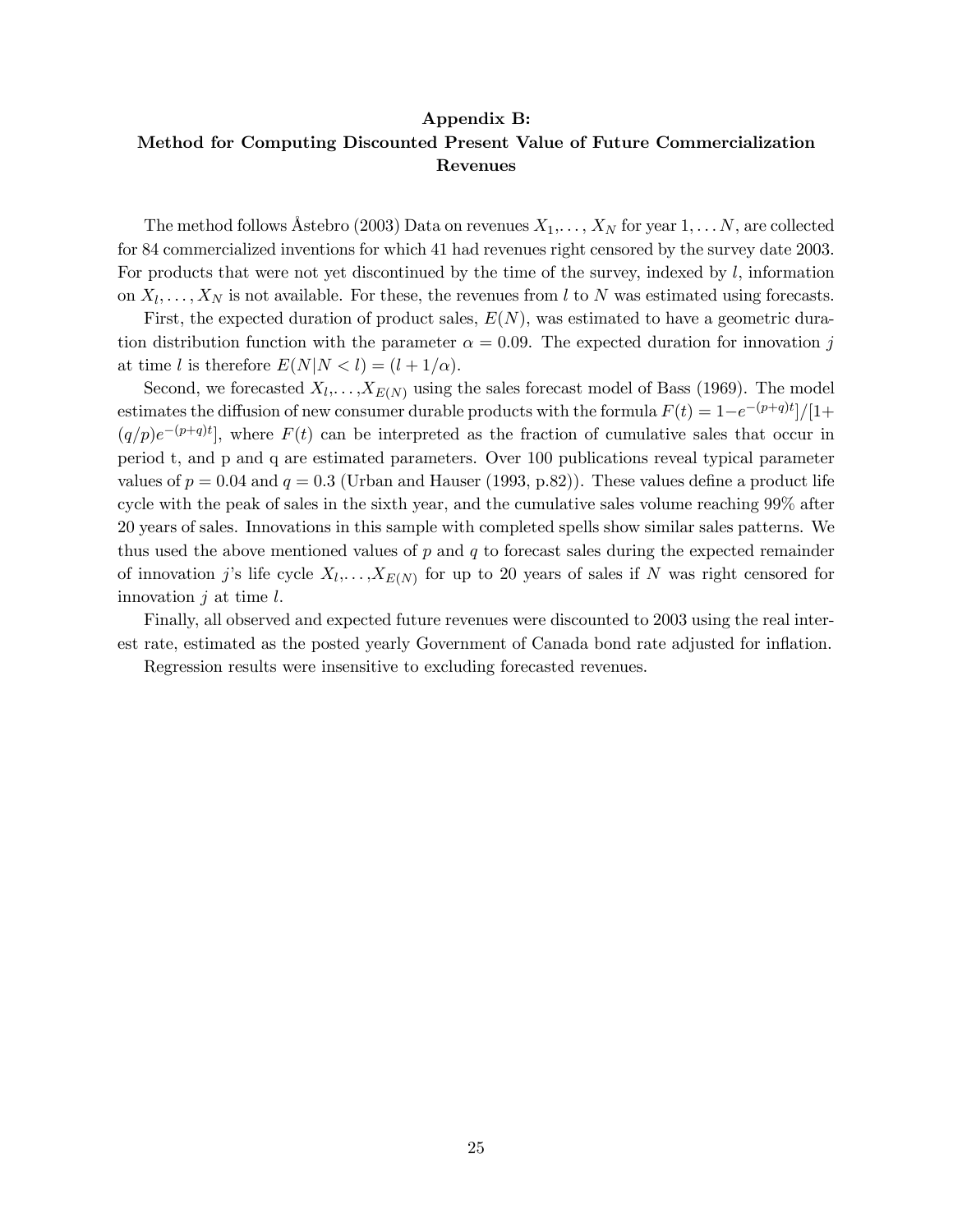### Appendix C:

### Demographic Statistics for Inventor and Matched Sample from General Population

The modal inventor age is 45-54 and the modal educational attainment is high school, although about 26% of the inventors had some professional or graduate education. Only 16% of the inventors reported they were unemployed, home-makers, retired, disabled, or on sick leave during the time that they were developing their focal invention. Most (58%) were full-time employees, while 32% were self-employed when developing their invention (multiple answers possible).

The combined samples from the general population matched with the inventors contains unusually high fractions reporting that they are or have been self-employed (63 percent), or have owned a business (60 percent). However, the rates of entrepreneurship are much higher for the inventor sample than for the general population sample: 72 percent of the inventor sample report current or prior self-employment, compared with 43 percent of the general population sample; 67 percent of the inventor sample report current or prior business ownership compared with 43 percent of the general population sample.<sup>24</sup> Overall, the average number of businesses that have been owned is 1.20; again, the figure is much higher for the inventor sample (1.49) than for the general population sample (0.69). Note also that individuals in the more entrepreneurial inventor sample are significantly more likely to have come from an entrepreneurial family, and to have worked in more different industries and different occupations. They are also more likely to be older, and to have completed a professional degree. The two samples do not differ statistically on other comparable variables such as general education, gender, marital status, household income, managerial experience and business experience. For detailed t-statistics see Table CI.<sup>25</sup>

 $2<sup>24</sup>$ The large fraction of business owners in the matched sample may cause consternation. But the fraction is consistent with official statistics if one considers that: 1. We asked whether the respondent had ever been selfemployed or ever been a business owner, not if the respondent is currently self-employed or business owner. 2. We matched the sample from the general population to the inventors by work experience and gender (and province); this increases the incidence of having ever been an entrepreneur since the inventor Sample is relatively mature and 90 percent male. 3. The sample is drawn from Canada. The rate of self-employment is much higher in Canada than in the U.S.A. and this explains the remaining difference compared to what would be expected in for example the U.S.A. Fairlie, Kapur, and Gates (2009) report that in the U.S.A., by age 45 approximately 17% of males have ever been a business owner, and by 55 this rises to approximately 20%, (data from Current Population Survey). However, the proportion of business owner in our Canadian general population sample is approximately double that at 43%. This difference reflects that the self-employment in the U.S.A. is less than half of that in Canada, for example 7.3% versus 15.2% in 2002 (Sources: Current Population Surveys, U.S.A. and Canada.)

<sup>&</sup>lt;sup>25</sup> Note that two samples were matched on sampling quotas for province in Canada, years of work experience, and gender.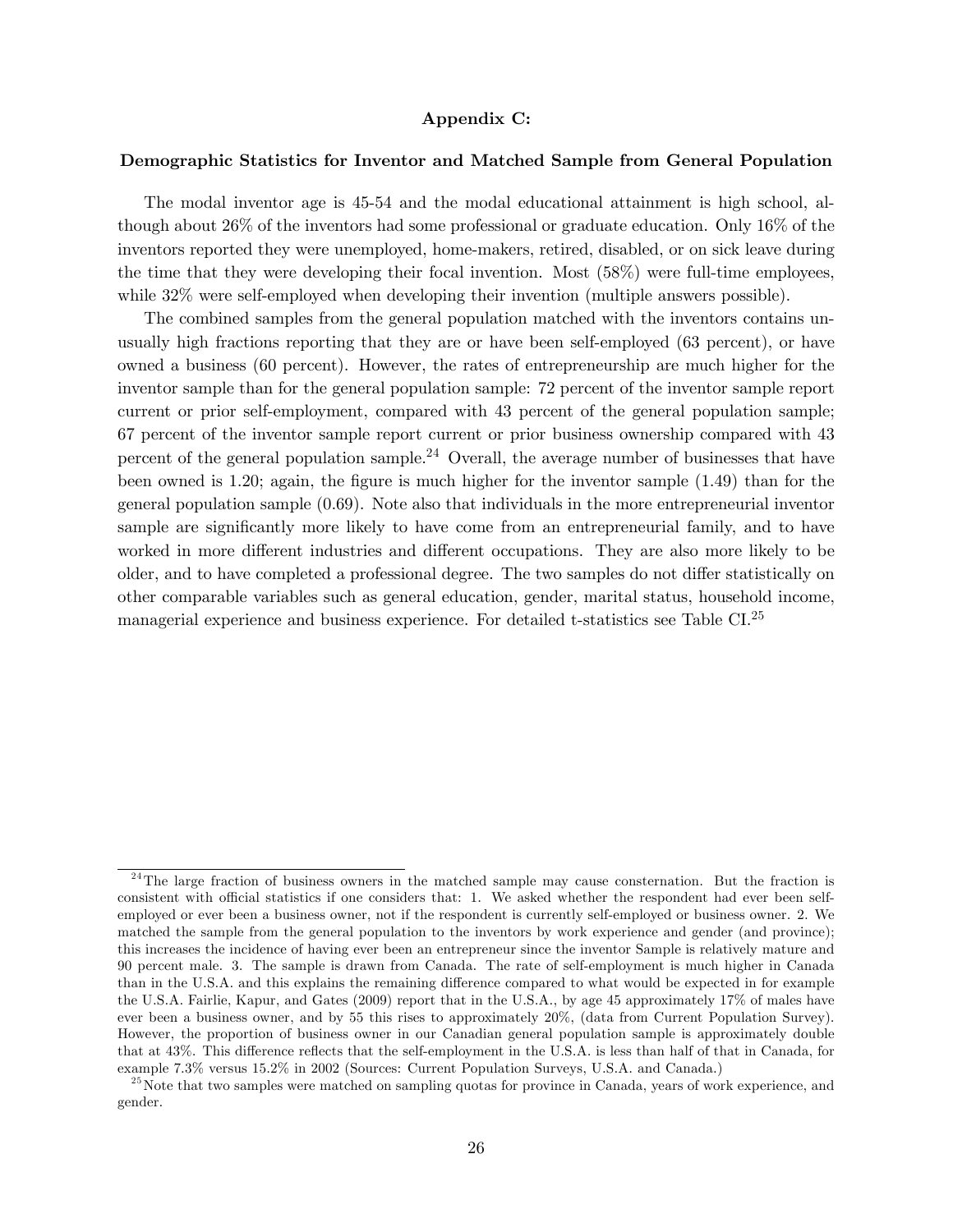|                              | Fractions |            |              |
|------------------------------|-----------|------------|--------------|
|                              |           | General    |              |
|                              | Inventors | population | t-statistics |
| Male                         | 0.91      | 0.91       | 0.00         |
| Married                      | 0.89      | 0.88       | 0.86         |
| Income                       |           |            |              |
| $<$ \$30,000                 | 0.12      | 0.14       | $-0.72$      |
| \$30,000-\$50,000            | 0.17      | 0.20       | $-1.04$      |
| \$50,000-\$70,000            | 0.21      | 0.16       | 1.62         |
| \$70,000-\$100,000           | 0.23      | 0.23       | 0.16         |
| > \$100,000                  | 0.28      | 0.27       | 0.25         |
| Age                          |           |            |              |
| $<$ 35                       | 0.04      | 0.29       | $-8.85$      |
| 35-44                        | 0.30      | 0.35       | $-1.39$      |
| 45-54                        | 0.36      | 0.18       | 6.06         |
| $>_{55}$                     | 0.29      | 0.18       | 4.14         |
| Work experience              |           |            |              |
| $<$ 9 years                  | 0.02      | 0.05       | $-2.76$      |
| $10-19$ years                | 0.13      | 0.13       | 0.14         |
| $\geq 20$ years              | 0.85      | 0.82       | 1.57         |
| Occupational fields          |           |            |              |
| 1                            | 0.11      | 0.16       | $-2.28$      |
| $2 \text{ or } 3$            | 0.38      | 0.39       | $-0.44$      |
| $4$ or $5$                   | 0.26      | 0.28       | $-0.77$      |
| > 5                          | 0.25      | 0.16       | 3.53         |
| Industries worked in         |           |            |              |
| 1                            | 0.15      | 0.26       | $-3.53$      |
| 2 or 3                       | 0.40      | 0.41       | $-0.38$      |
| $4 \text{ or } 5$            | 0.27      | 0.20       | 2.44         |
| $6 \text{ to } 10$           | 0.12      | 0.10       | 1.06         |
| >10                          | 0.06      | 0.04       | 1.59         |
| Education                    |           |            |              |
| Did not complete high school | 0.11      | 0.15       | $-1.79$      |
| High school                  | 0.15      | 0.16       | $-0.44$      |
| Trade school                 | 0.14      | 0.13       | 0.63         |
| Some college                 | 0.16      | 0.18       | $-0.70$      |
| College degree               | 0.18      | 0.14       | 1.57         |
| Professional degree          | 0.15      | 0.09       | 2.78         |
| Graduate studies             | 0.11      | 0.15       | 1.76         |
| Arts or social science       | 0.51      | 0.45       | 1.04         |
| Science or engineering       | 0.34      | 0.29       | 0.99         |
| Business degree              | 0.16      | 0.20       | $-0.89$      |
| Business background          |           |            |              |
| Ever been self employed      | 0.72      | 0.43       | 8.75         |
| Ever owned a business        | 0.67      | 0.43       | 7.31         |
| No. of businesses owned      | 1.49      | 0.69       | 7.12         |
| Entrepreneurial family       | 0.55      | 0.47       | 2.63         |

Table C1: Summary Statistics: Demographic Variables for Inventors and Matched Sample from General Population

Note.—Two-tailed t-test with unequal group variances for differences between inventor and general population samples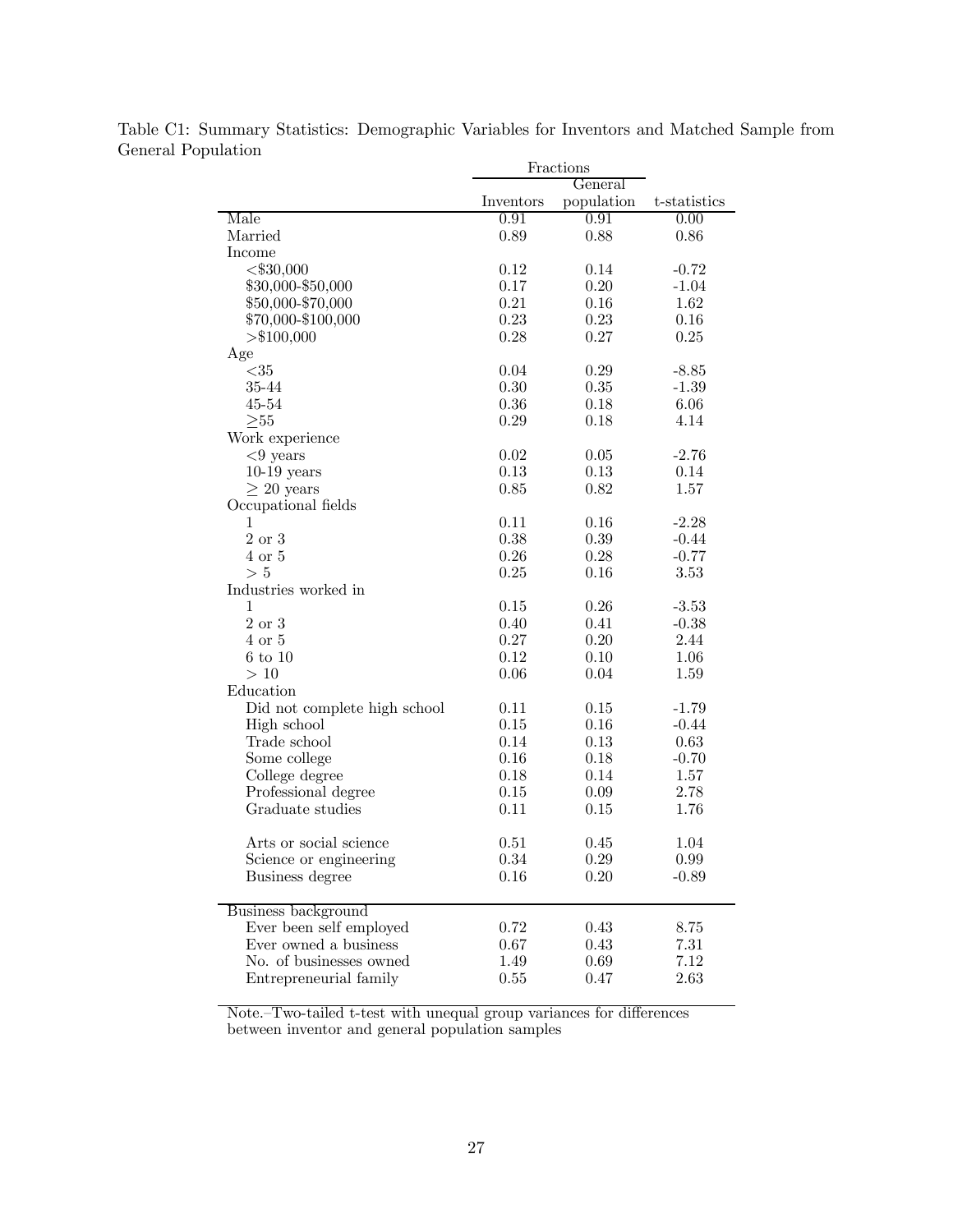Appendix D: Regression Results Using Sample Selection and Non-Response Corrections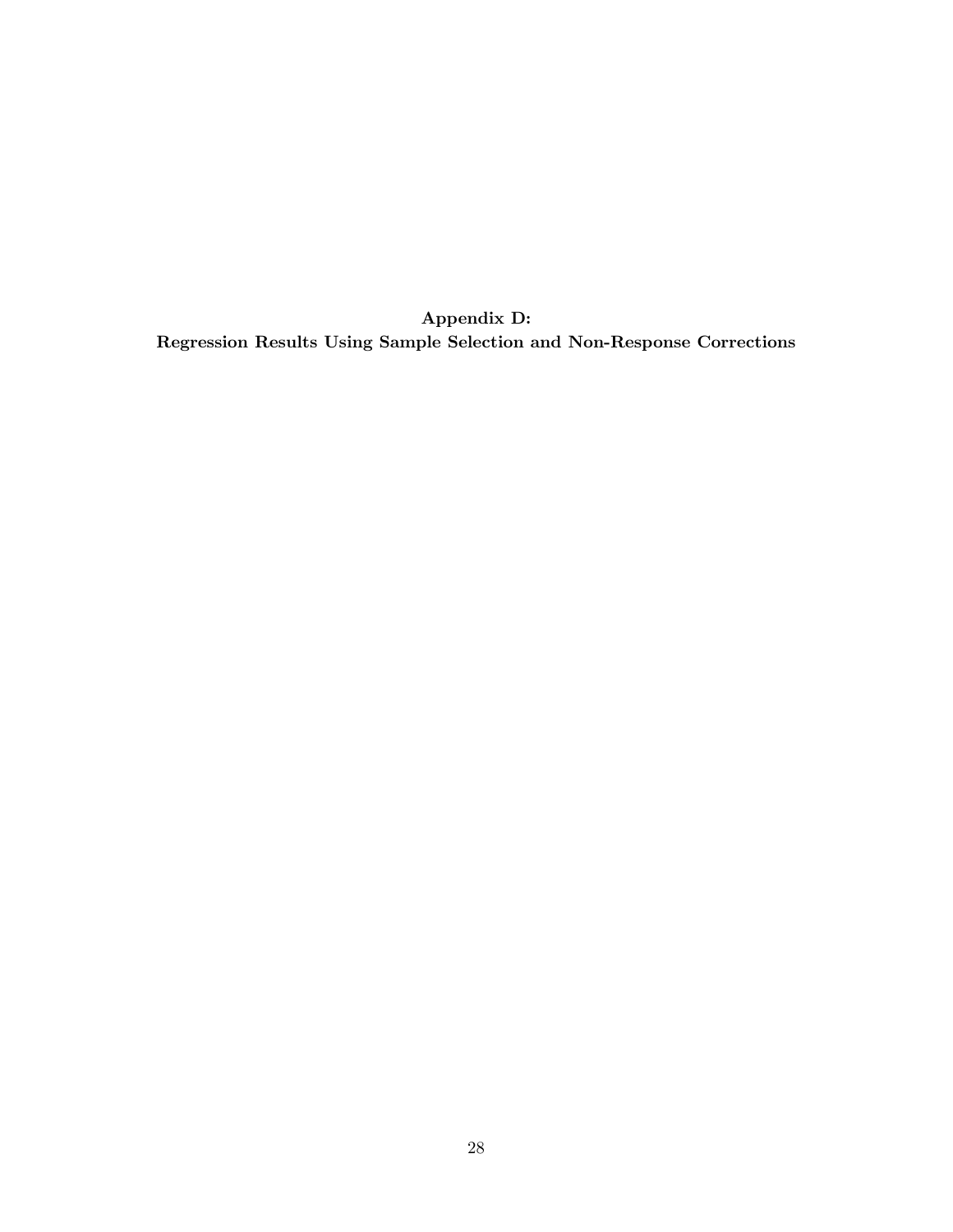Table D1: Tobit Regression Analysis of Commercialization Revenues using Sample Selection and Nonresponse Corrections

Dependent variable =  $log(commercialization$  revenues). Regressions include dummy variables controlling for industry and year. Standard errors in parenthesis. \*\*\*, \*\* or \* mean the coefficient is significant at the 1 percent, 5 percent or 10 percent level, respectively. Missing item data are single imputed. Parameter estimates are corrected for sample selection and non-response bias.

|                                      | Model 1     | Model 2     | Model 3     | Model 4     | Model 5             | Model 6             |
|--------------------------------------|-------------|-------------|-------------|-------------|---------------------|---------------------|
|                                      |             |             |             |             | Propensity          |                     |
|                                      |             |             |             |             | Score               |                     |
|                                      |             |             |             |             | Weighted            |                     |
|                                      | Tobit       | Tobit       | Tobit       | Tobit       | Tobit               | Tobit               |
|                                      |             |             |             |             |                     |                     |
| Partnership effects                  |             |             |             |             |                     |                     |
| Partnership                          | $15.04***$  | $11.84***$  | $8.52***$   | $8.45***$   | $6.87***$           |                     |
|                                      | (1.87)      | (1.95)      | (1.85)      | (1.81)      | (2.06)              |                     |
| Partner with human/social capital    |             |             |             |             |                     | $8.57***$           |
|                                      |             |             |             |             |                     | (1.92)              |
| Partner without human/social capital |             |             |             |             |                     | 6.52                |
| but with financing                   |             |             |             |             |                     | (4.49)              |
|                                      |             |             |             |             |                     |                     |
| Control variables                    |             |             |             |             |                     |                     |
| Positive evaluation                  |             | $4.79***$   | 2.04        | 2.02        | $3.59*$             | 2.00                |
|                                      |             | (2.14)      | (2.32)      | (2.32)      | (2.02)              | (2.31)              |
| R&D expenditures                     |             | $1.61***$   | $0.85**$    | $0.87**$    | $-0.19$             | $0.86***$           |
|                                      |             | (0.34)      | (0.43)      | (0.43)      | (0.29)              | (0.43)              |
| Commercialization                    |             |             | $1.35***$   | $0.85***$   | $1.11***$           | $0.86***$           |
| investment                           |             |             | (0.28)      | (0.33)      | $(0.33)$<br>1.44*** | $(0.33)$<br>1.12*** |
| Commercialization                    |             |             |             | $1.17***$   |                     |                     |
| labor                                |             |             |             | (0.43)      | (0.48)              | (0.43)              |
|                                      |             |             |             |             |                     |                     |
| Constant                             | $-25.04***$ | $-34.27***$ | $-32.59***$ | $-34.27***$ | $-31.03***$         | $-33.90***$         |
|                                      | (3.68)      | (4.30)      | (4.19)      | (4.20)      | (5.26)              | (4.16)              |
| Sigma                                | $13.87***$  | $12.45***$  | $11.53***$  | $11.31***$  | $9.84***$           | $11.30***$          |
|                                      | (1.14)      | (1.08)      | (1.00)      | (1.00)      | (0.96)              | (1.00)              |
| Pseudo $R^2(\%)$                     | 0.11        | 0.15        | 0.18        | 0.19        | 0.16                | 0.19                |
| N                                    | 772         | 772         | 772         | 772         | 724                 | 772                 |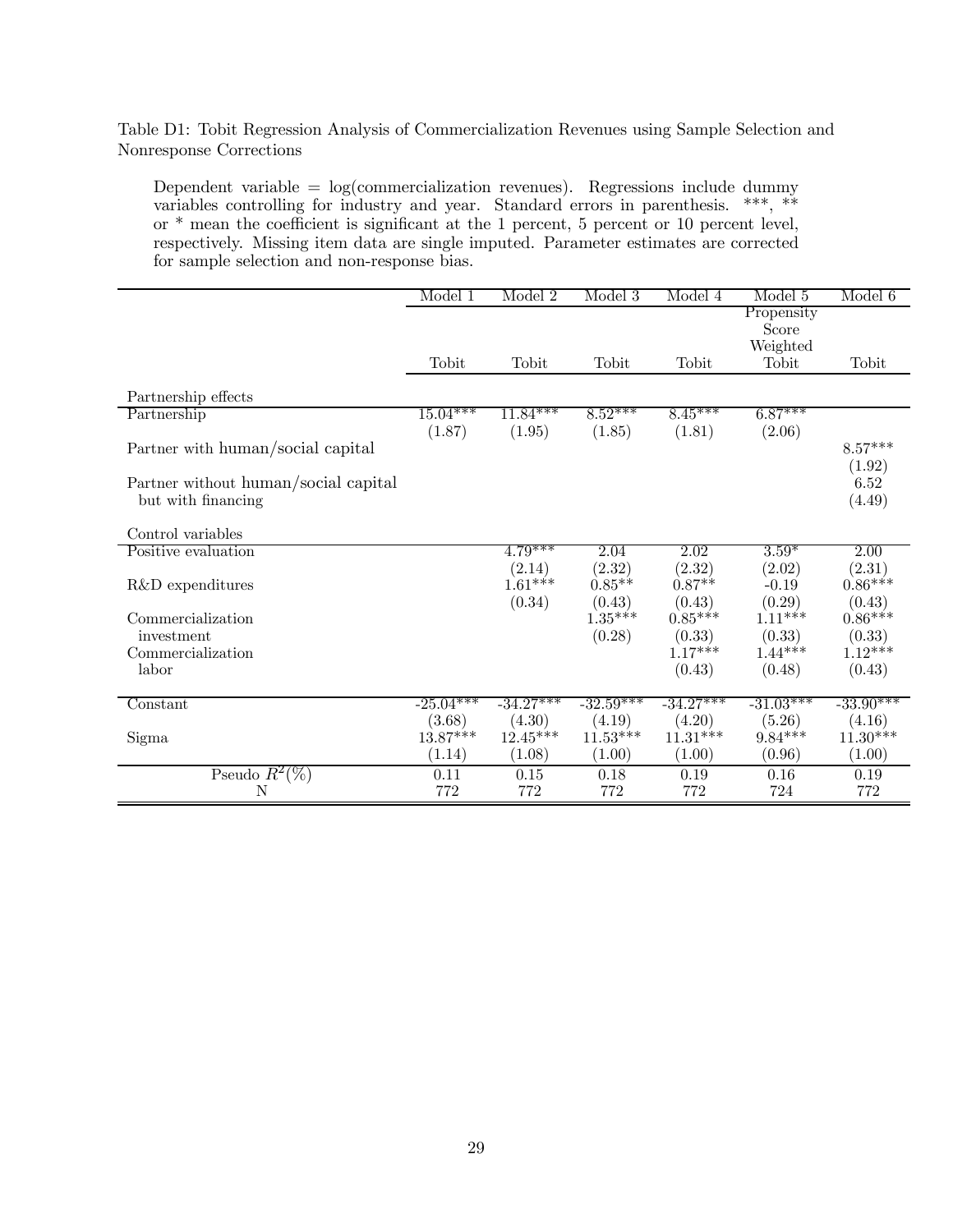Table D2: Tobit Regression Analysis of Commercialization Revenues with Inventor's and Other's Capital using Sample Selection and Nonresponse Corrections

Dependent variable =  $log(commercialization$  revenues). Regressions include dummy variables controlling for industry and year. Standard errors in parenthesis. \*\*\*, \*\* or \* mean the coefficient is significant at the 1 percent, 5 percent or 10 percent level, respectively. Missing item data are single imputed. Parameter estimates are corrected for sample selection and non-response bias.

|                                      | Model 2     | Model 3     | Model 4     | Model 5     | Model 6     |
|--------------------------------------|-------------|-------------|-------------|-------------|-------------|
|                                      |             |             |             | Propensity  |             |
|                                      |             |             |             | Score       |             |
|                                      |             |             |             | Weighted    |             |
|                                      | Tobit       | Tobit       | Tobit       | Tobit       | Tobit       |
| Partnership effects                  |             |             |             |             |             |
| Partnership                          | $11.82***$  | $11.22***$  | $10.45***$  | $8.94***$   |             |
|                                      | (2.18)      | (2.03)      | (1.96)      | (2.16)      |             |
| Partner with human/social capital    |             |             |             |             | $10.62***$  |
|                                      |             |             |             |             | (2.08)      |
| Partner without human/social capital |             |             |             |             | 7.25        |
| but with financing                   |             |             |             |             | (4.59)      |
| Control variables                    |             |             |             |             |             |
| Positive evaluation                  | $4.57*$     | $4.20*$     | 3.87        | $7.22***$   | 3.81        |
|                                      | (2.51)      | (2.46)      | (2.52)      | (2.12)      | (2.50)      |
| Own financing                        | $1.40***$   | $1.33***$   | 0.38        | $-0.70**$   | 0.42        |
|                                      | (0.45)      | (0.46)      | (0.44)      | (0.27)      | (0.43)      |
| External financing                   |             | 0.23        | 0.08        | 0.35        | 0.09        |
|                                      |             | (0.27)      | (0.26)      | (0.23)      | (0.26)      |
| Commercialization                    |             |             | $1.90***$   | $2.34***$   | $1.83***$   |
| labor                                |             |             | (0.40)      | (0.43)      | (0.41)      |
|                                      |             |             |             |             |             |
| Constant                             | $-33.25***$ | $-32.84***$ | $-31.57***$ | $-29.16***$ | $-31.37***$ |
|                                      | (4.33)      | (4.36)      | (4.07)      | (5.25)      | (4.02)      |
| Sigma                                | $12.75***$  | $12.69***$  | $12.04***$  | $9.63***$   | $12.03***$  |
|                                      | (1.11)      | (1.10)      | (1.06)      | (0.94)      | (1.07)      |
| Pseudo $R^2(\%)$                     | 0.14        | 0.14        | 0.16        | 0.14        | 0.16        |
| N                                    | 772         | 772         | 772         | 742         | 772         |